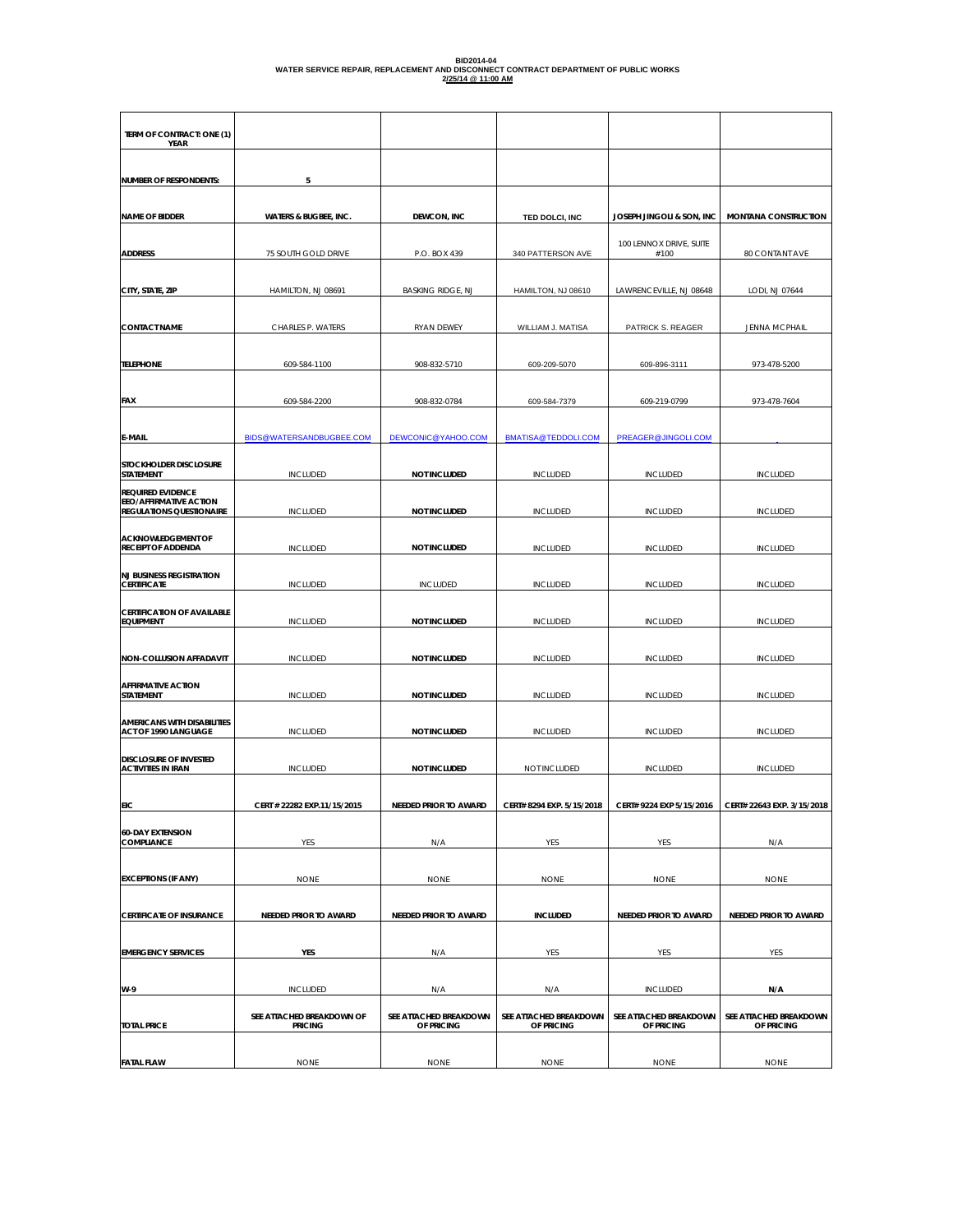laters and Bugbee Inc.

### PROPOSAL TO THE **TRENTON WATER WORKS**

### FY2014 ANNUAL SERVICES REPAIR, REPLACEMENT AND DISCONNECT AT WATER MAIN CONTRACT DUE TO WATER LEAK

FOR 3/4 - INCH, 1-INCH, 1-1/2-INCH AND 2-INCH DIAMETER ITEM 1 SERVICE REPAIR AND REPLACEMENT COMPLETE INCLUDING EXCAVATION, SELECT BACKFILL AND TEMPORARY ROAD RESTORATION, LABOR, EQUIPMENTS (BACKFILL MATERIAL, SADDLES AND REPAIR MATERIALS PROVIDED BY TWW), SERVICE LENGTH UPTO 15 FEETS AND DEPTH OF THE HOLES UPTO 5 FEET. PRICE WILL BE PRORATED FOR MORE THAN 15 FEET SERVICE LENGTHS BASED ON LISTED ITEM PRICE BELOW

Item 1a-1 For 3/4-Inch, 1-Inch, 1-1/2-Inch and 2-Inch Diameter Service Leak Repair Complete in Ewing Township Roads without corporation tapping.

> 20 Services  $(2)$ , \$ 2,110.00 per Service Two Thousand One Hundred Ten Dollars and Zero Cents (Write Unit Price)

 $$42,200.00$ 

Item 1a-2 For 3/4-Inch, 1-Inch, 1-1/2-Inch and 2-Inch Diameter Service Leak Repair Complete in Ewing Township Roads with corporation tapping.

> 5 Services  $\omega$  \$ 2,150.00 per Service Two Thousand One Hundred Fifty Dollars and Zero Cents (Write Unit Price)

Item 1b-1 For 3/4-Inch, 1-Inch, 1-1/2-Inch and 2-Inch Diameter Service Leak Repair Complete in Hamilton Township Roads without corporation tapping.

> 20 Services @ \$ 2,110.00 per Service Two Thousand One Hundred Ten Dollars and Zero Cents (Write Unit Price)

Item 1b-2 For 3/4-Inch, 1-Inch, 1-1/2-Inch and 2-Inch Diameter Service Replacements Complete in Hamilton Township Roads with corporation tapping.

> 4 Services  $@$  \$ 2,150.00 per Service

Two Thousand One Hundred Fifty Dollars and Zero Cents (Write Unit Price)

\$10,750.00

 $$42,200.00$ 

 $$8,600.00$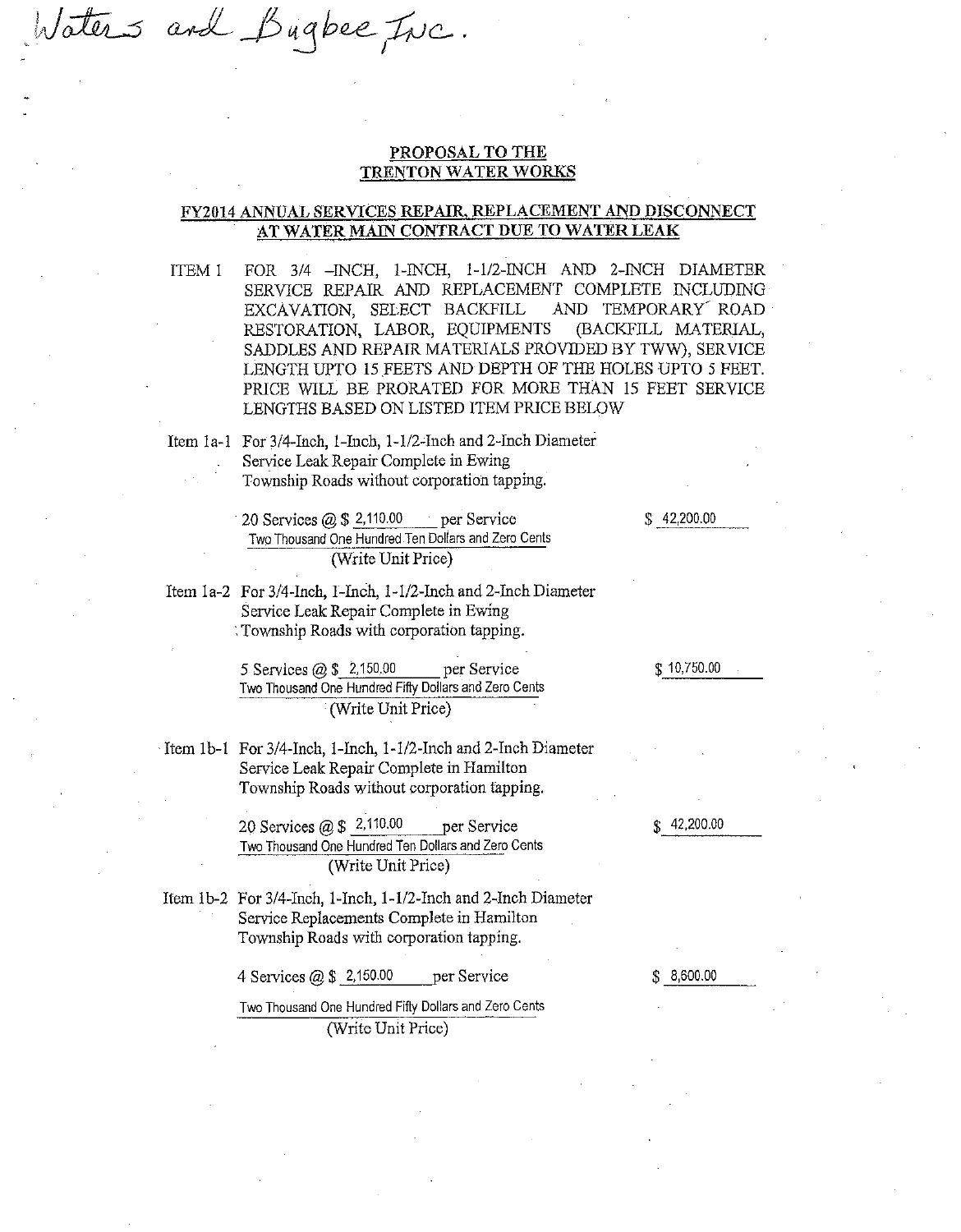Item 1c-1 For 3/4-Inch, 1-Inch, 1-1/2-Inch and 2-Inch Diameter Service Replacements Complete in Lawrence Township Roads without corporation tapping.

> 10 Services @ \$ 2,110.00 per Service Two Thousand One Hundred Ten Dollars and Zero Cents (Write Unit Price)

Item 1c-2 For 3/4-Inch, 1-Inch, 1-1/2-Inch and 2-Inch Diameter Service Replacements Complete in Lawrence Township Roads with corporation tapping.

> 3 Services  $(2, 150.00)$ per Service Two Thousand One Hundred Fifty Dollars and Zero Cents (Write Unit Price)

Item 1d-1 For 3/4-Inch, 1-Inch, 1-1/2-Inch and 2-Inch Diameter Service Replacements Complete in City of Trenton Concrete Sub-base Roads located without corporation tapping.

> 6 Services  $@ $ 2,110.00$ per Service Two Thousand One Hundred Ten Dollars and Zero Cents (Write Unit Price)

Item 1d-2 For 3/4-Inch, 1-Inch, 1-1/2-Inch and 2-Inch Diameter Service Replacements Complete in City of Trenton Concrete Sub-base Roads with corporation tapping.

> per Service 3 Services  $(2)$  \$ 2,150.00 Two Thousand One Hundred Fifty Dollars and Zero Cents (Write Unit Price)

Item 1e-1 For 3/4-Inch, 1-Inch, 1-1/2-Inch and 2-Inch Diameter

## Service Replacements Complete in City of Trenton

Asphalt Sub-base Roads without corporation tapping.

15 Services @ \$ 2,110.00 per Service. Two Thousand One Hundred Ten Dollars and Zero Cents (Write Unit Price)

 $$12,660.00$ 

 $$31,650.00$ 

6,450.00

¢

 $$6,450.00$ 

 $$21,100.00$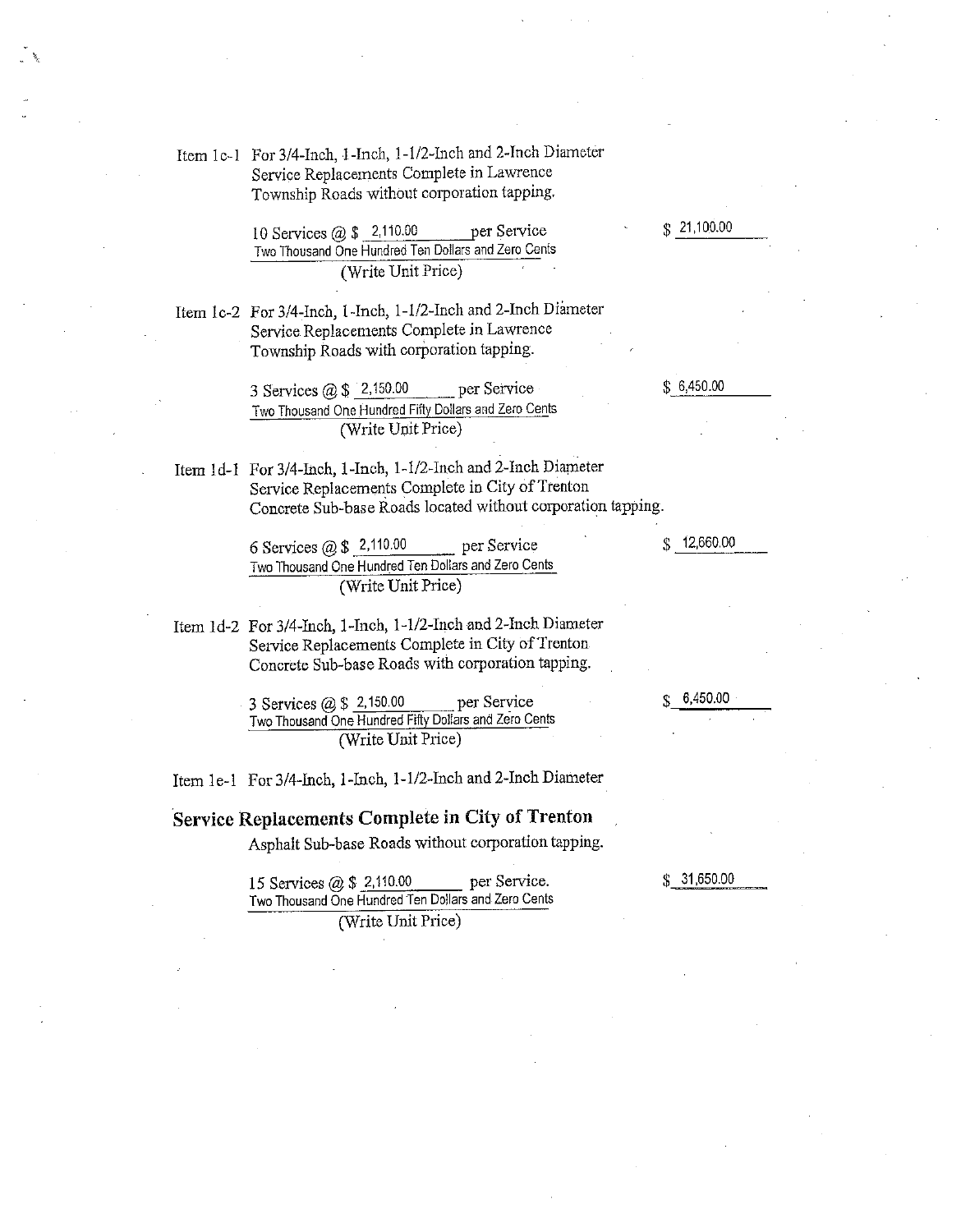Item 1e-2 For 3/4-Inch, 1-Inch, 1-1/2-Inch and 2-Inch Diameter Service Replacements Complete in City of Trenton Asphalt Sub-base Roads with corporation tapping.

> 3 Services  $(2)$  \$ 2,150.00 per Service. Two Thousand One Hundred Fifty Dollars and Zero Cents (Write Unit Price)

Item 1f-1 For 3/4-Inch, 1-Inch, 1-1/2-Inch and 2-Inch Diameter Service Replacements Complete in Mercer County Roads located without corporation tapping.

> 5 Services  $@ $ 2,110.00$ per Service Two Thousand One Hundred Ten Dollars and Zero Cents (Write Unit Price)

Item 1f-2 For 1-Inch, 1-1/2-Inch and 2-Inch Diameter Service Replacements Complete in Mercer County Roads located with corporation tapping.

> 1 Services.  $(a)$  \$ 2,150.00 per Service Two Thousand One Hundred Fifty Dollars and Zero Cents (Write Unit Price)

Item 1g-1 For 3/4-Inch, 1-Inch, 1-1/2-Inch and 2-Inch Diameter Service Replacements Complete in New Jersey State Highway Roads without corporation tapping.

> per Service 4 Services @ \$ 2,110.00 Two Thousand One Hundred Ten Dollars and Zero Cents (Write Unit Price)

Item 1g-2 For 3/4-Inch, 1-Inch, 1-1/2-Inch and 2-Inch Diameter Service Replacements Complete in New Jersey State Highway Roads with corporation tapping.

> 1 Services  $(2)$ , \$ 2,150.00 per service Two Thousand One Hundred Fifty Dollars and Zero Cents (Write Unit Price)

Item 1h-1 For 3/4-Inch, 1-Inch, 1-1/2-Inch and 2-Inch Diameter Service Replacements Complete in Hopewell Township Roads without corporation tapping.

> 4 Services  $\omega$  \$ 2,110.00 per Service Two Thousand One Hundred Ten Dollars and Zero Cents (Write Unit Price)

 $$6,450.00$ 

\$10,550.00

2,150.00

 $$8,440.00$ 

 $$2,150.00$ 

 $$8,440.00$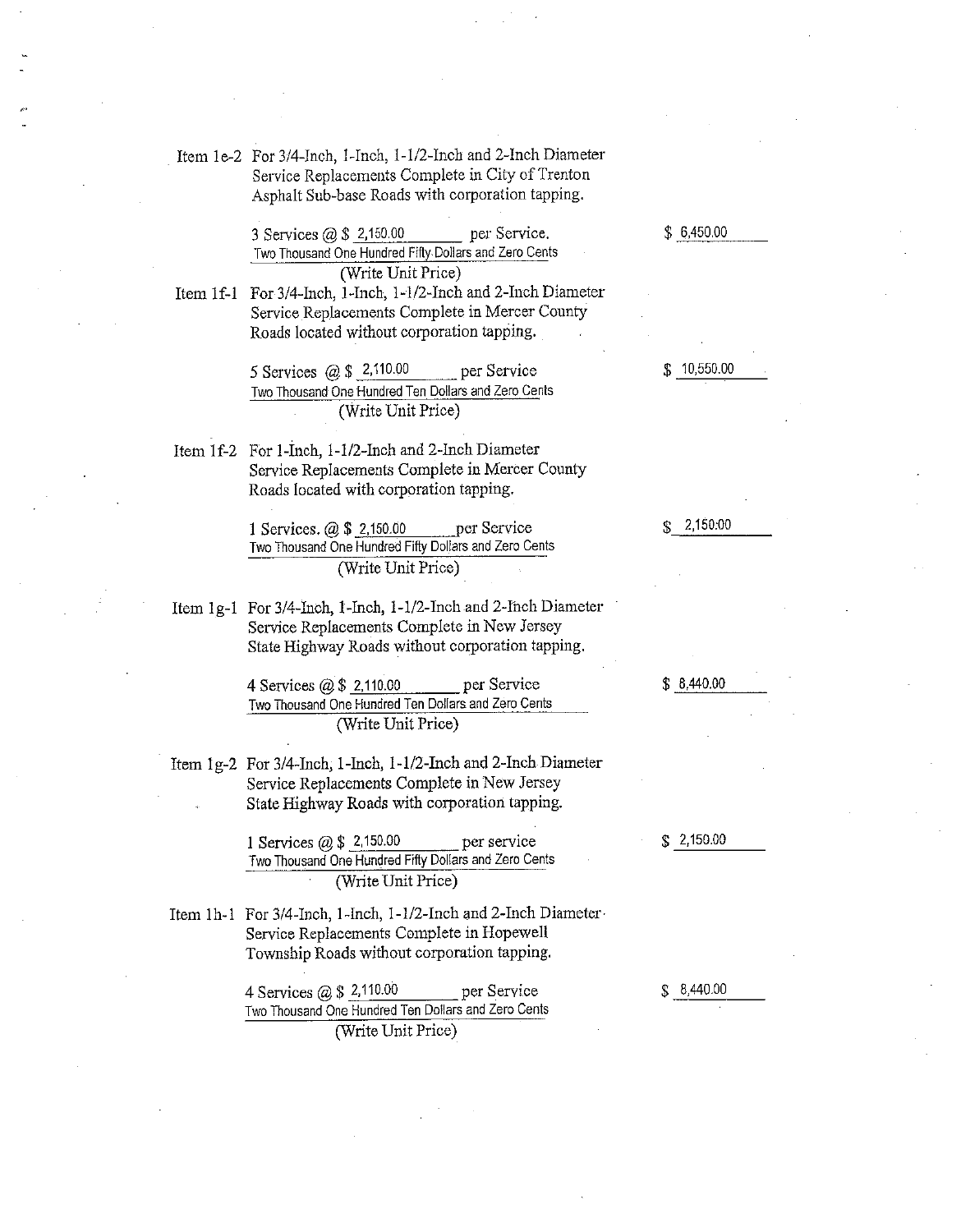Item 1h-2 For 3/4-Inch, 1-Inch, 1-1/2-Inch and 2-Inch Diameter Service Replacements Complete in Hopewell Township Roads with corporation tapping.

> 1 Services  $(a)$  \$ 2,150.00 per Service Two Thousand One Hundred Fifty Dollars and Zero Cents (Write Unit Price)

FOR WATER SERVICE DISCONNECTS ALL SIZES COMPLETE ITEM<sub>2</sub>

For Service Disconnects Complete in Item 2a Ewing Township Roads

> 4 Units @ \$ 1,640.00 per service One Thousand Six Hundred Forty Dollars and Zero Cents (Write Unit Price)

For Service Disconnects Complete in Item 2b Hamilton Township Roads

> per service 4 Units @ \$ 1,640.00 One Thousand Six Hundred Forty Dollars and Zero Cents (Write Unit Price)

Item 2c For Service Disconnects Complete in Lawrence Township Roads

> 3 Units @ \$ 1,640.00 per service One Thousand Six Hundred Forty Dollars and Zero Cents (Write Unit Price)

Item 2d For Service Disconnects Complete in City of Trenton Concrete Sub-base Roads

> 4 Units @ \$ 1,640.00 per service One Thousand Six Hundred Forty Dollars and Zero Cents (Write Unit Price)

For Service Disconnects Complete in City Item 2e of Trenton Asphalt Sub-base Roads

> 4 Units @ \$ 1,640.00 per service One Thousand Six Hundred Forty Dollars and Zero Cents (Write Unit Price)

6,560.00 \$

 $$2,150.00$ 

6,560.00  $\mathbf{f}_\mathrm{b}$ 

4,920.00 \$

6,560.00

S.

 $$6,560.00$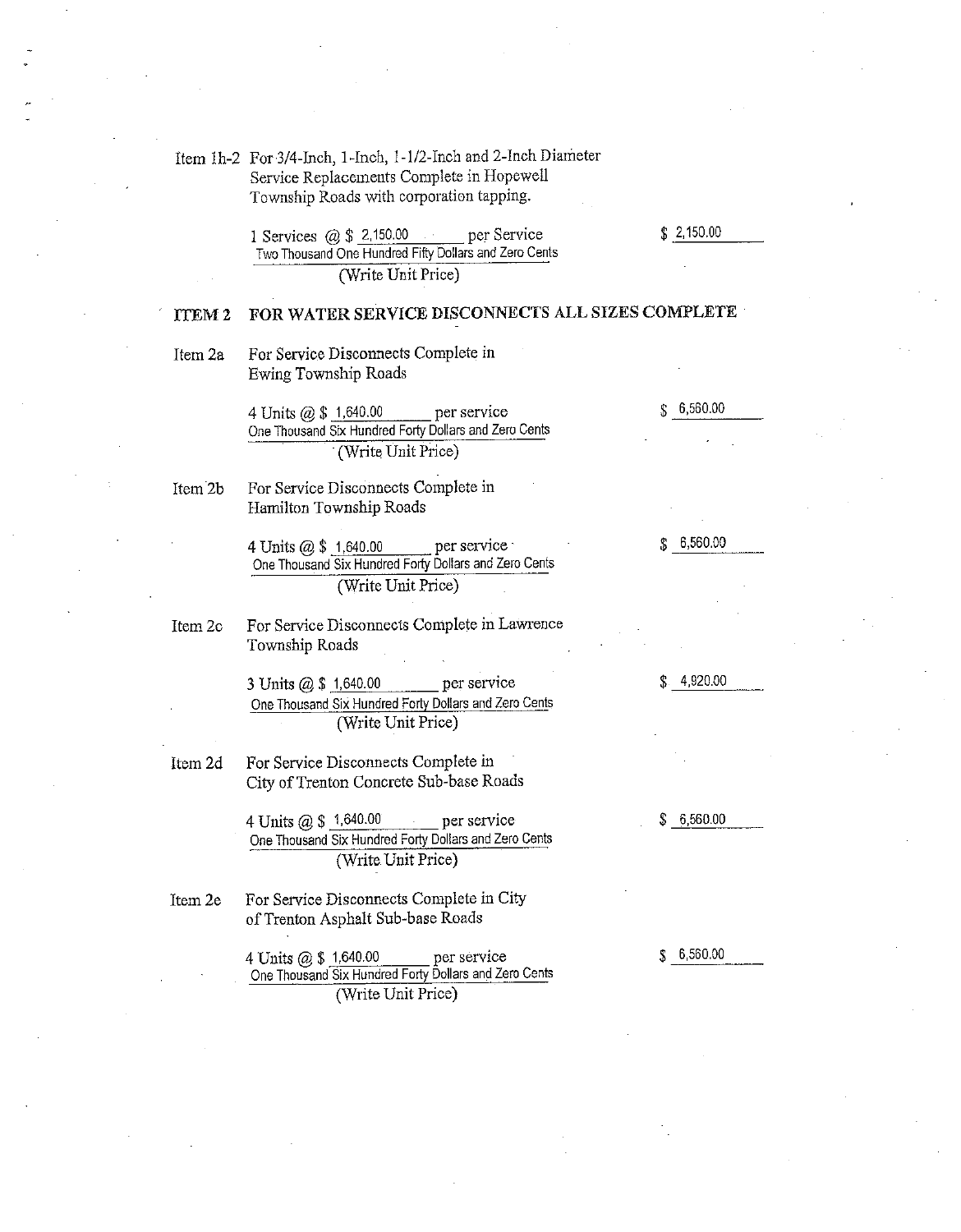For Service Disconnects Complete in City Item 2f of Trenton 4 inch x 8 inch x 3-1/2 inch Vitrified Brick and Concrete Sub-base Roads

> 2 Units @ \$ 1,640.00 per service One Thousand Six Hundred Forty Dollars and Zero Cents

> > (Write Unit Price)

For Service Disconnects Complete in Mercer Item 2g County Roads

> per service 2 Units @ \$ 1,640.00 One Thousand Six Hundred Forty Dollars and Zero Cents (Write Unit Price)

Item 2h

For Service Disconnects Complete in New Jersey State Highway Roads

2 Units @ \$ 1,640.00 per service One Thousand Six Hundred Forty Dollars and Zero Cents (Write Unit Price)

For Service Disconnects Complete in Hopewell Item 2i Township Roads

> 2 Units @ \$ 1,640.00 per service One Thousand Six Hundred Forty Dollars and Zero Cents (Write Unit Price)

### **ITEM 3 TEST HOLES**

**Test Holes** Item<sub>3</sub>

> 10 Units @ \$ 550.00 per hole Five Hundred Fifty Dollars and Zero Cents (Write Unit Price)

 $$3,280.00$ 

 $$3,280.00$ 

 $$3,280.00$ 

 $$3,280.00$ 

5,500.00 \$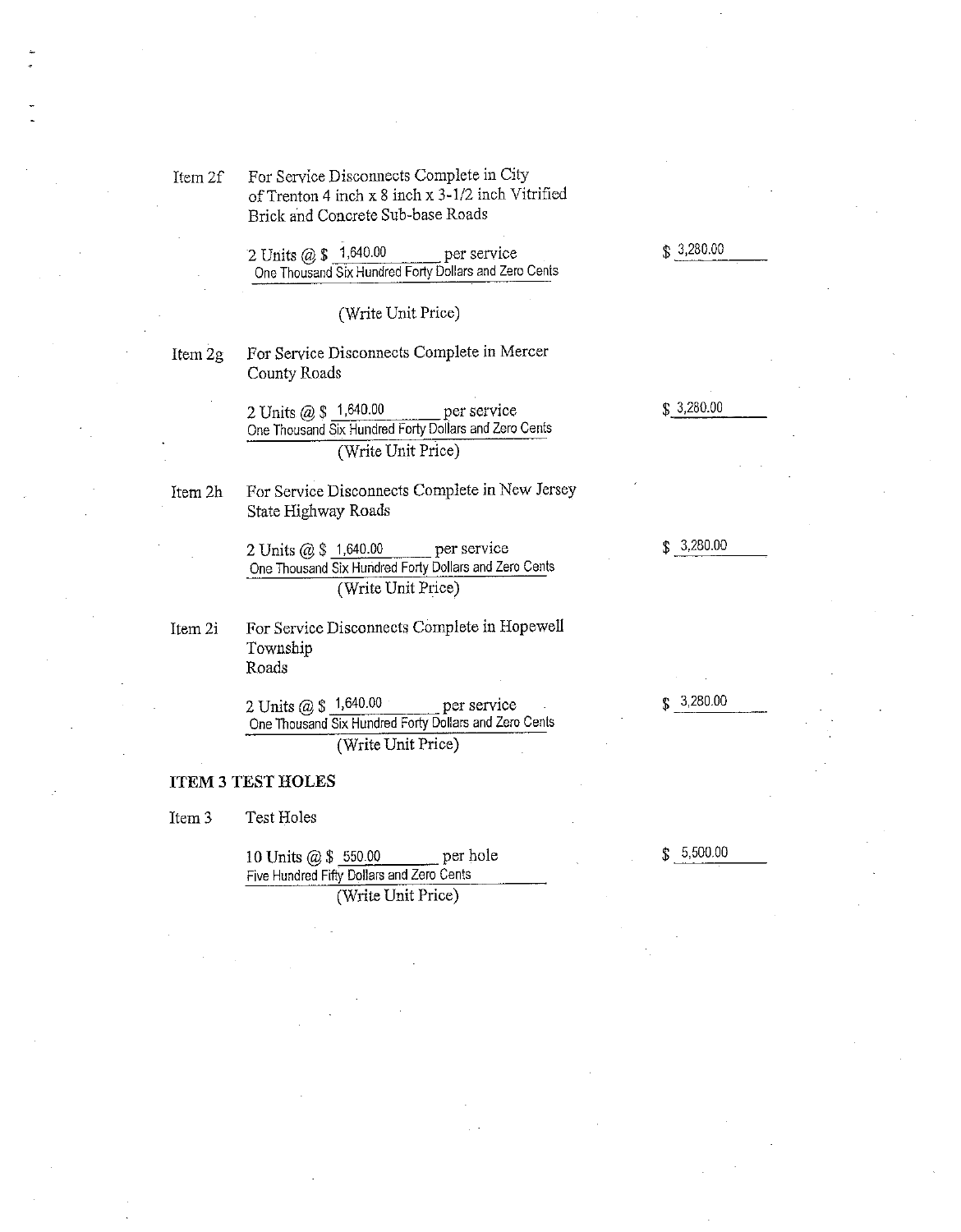#### **ITEM 4 SHORING AND DIGGING**

Installing shoring including digging Item 4a for soil base ground in city, all townships, county and state roads for holes more than 5 feet deep

> 10 Unit @ \$ 13.50 per Cubic feet Thirteen Dollars and Fifty Cents (Write Unit Price)

Installing shoring including digging Item 4b for stone base ground in city, all townships, county and state roads for holes more than 5 feet deep

> 10 Unit @ \$ 14.10 per Cubic feet Fourteen Dollars and Ten Cents (Write Unit Price)

#### **ITEM 5 STEEL PLATES**

Steel plates to cover the unfinished holes will be paid per Item 5 Square foot of steel area for all townships, county and State roads holes.

| 10 Unit $(0.8, 3.50)$         | per Square ft/Hour | \$35,00 |
|-------------------------------|--------------------|---------|
| Three Dollars and Fifty Cents |                    |         |
|                               |                    |         |

(Write Unit Price)

## **TOTAL BASE BID**

(Items 1 through 5, Inclusive)

272,481.00 S

PROVIDE HOURLY LABOR RATE AND EQUIPMENT COSTS. THESE ITEM 6 PRICES WILL BE USED IN CASE OF TIME LOST DUE TO **UNFORSEEN** CIRCUMSTANCES, TRAFFIC **CONTROLS AND** DIGGING AND SHORING HOLES MOR THAN 5 FET DEEP.

135.00  $\mathbf{\hat{S}}$ 

141.00  $\mathcal{L}$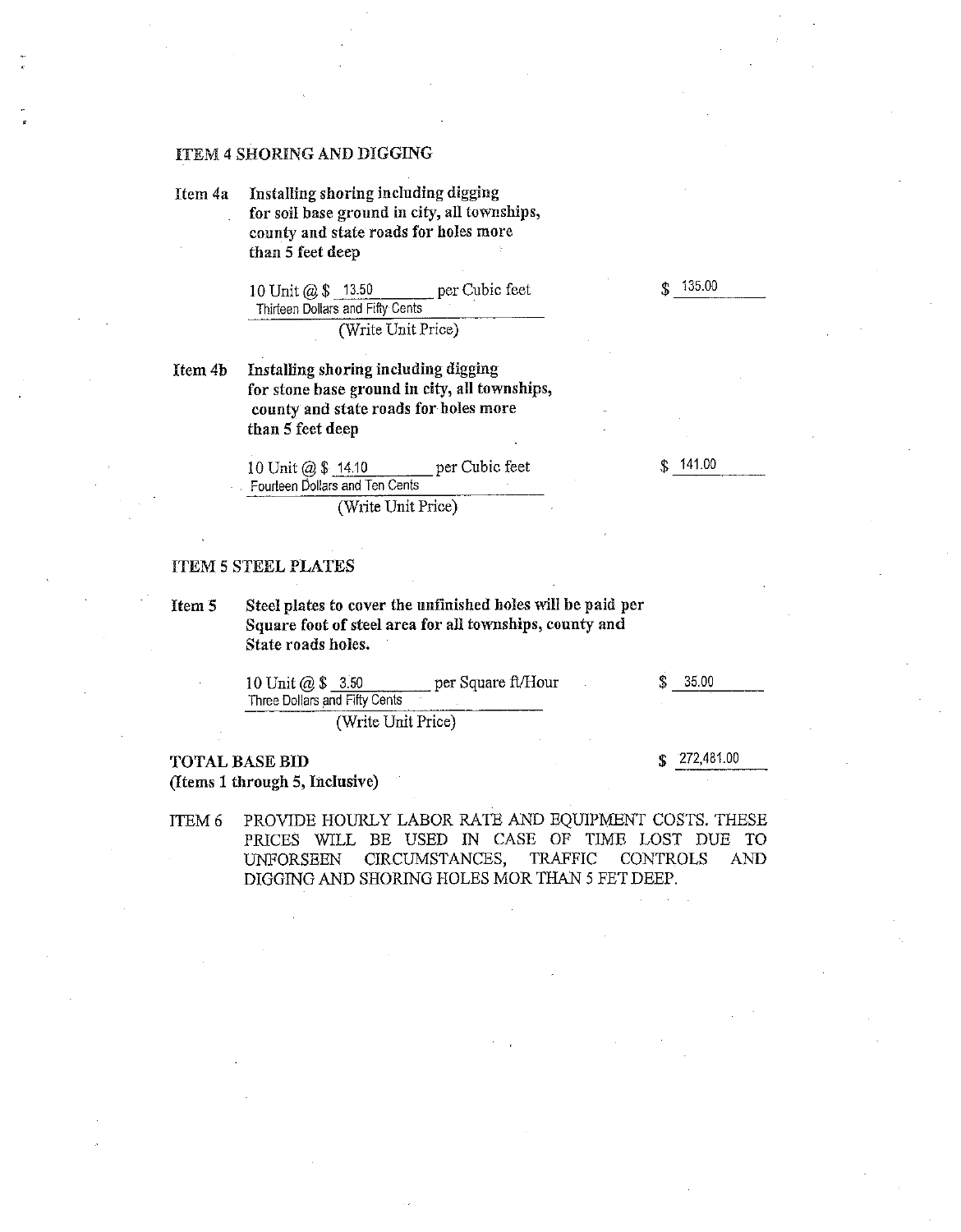## Item 6a

|    | <b>CREW CONSIST OF</b> | <b>RATE</b> |         |
|----|------------------------|-------------|---------|
| 1. | Foreman                | 94.00       | per/hr. |
| 2. | Water Repairer         | 86.90<br>S  | per/hr. |
| 3. | Laborer                | S<br>86.90  | per/hr. |
| 4. | Operator/Engineer      | 102.85      | per/hr. |
| 5. | Dump Truck Driver      | 97.75<br>S  | per/hr  |
| 6. | Flagman                | 86.90       | per/hr. |

## Item 6b

#### EQUIPMENT **RATE**  $\bar{1}$  $$17.50$ Dump Truck per/hr.  $2.$ Pickup Truck  $$ 15.05$ per/hr.  $3.$ Back-hoe  $$ 40.35$ per/hr. 4. **Utility Truck**  $$ 15.80$ per/hr.  $5.$ Water Pump per/hr.  $$ 12.90$ 6. Tamper  $9.05$ per/hr.  $S_{-}$  $7.$ 53.55 **Attenuator Truck**  $\mathbb{S}^$ per/hr. 8.  $$ 10.10$ per/hr. Generator 9.  $5.00$ Jackhammer  ${\mathbb S}$ per/hr.  $10.$ 23.90 Air Compressor per/hr. \$ 11. 12.75 Arrow Board \$ per/hr.

Respectfully submitted:

| Cómpány                                     | 2/25/14 |
|---------------------------------------------|---------|
| (Authorized Signature)                      | (Date)  |
| Person to Contact (Type or Print):          |         |
| Charles P. Waters, Executive Vice President |         |
|                                             |         |
| Telephone Number:                           |         |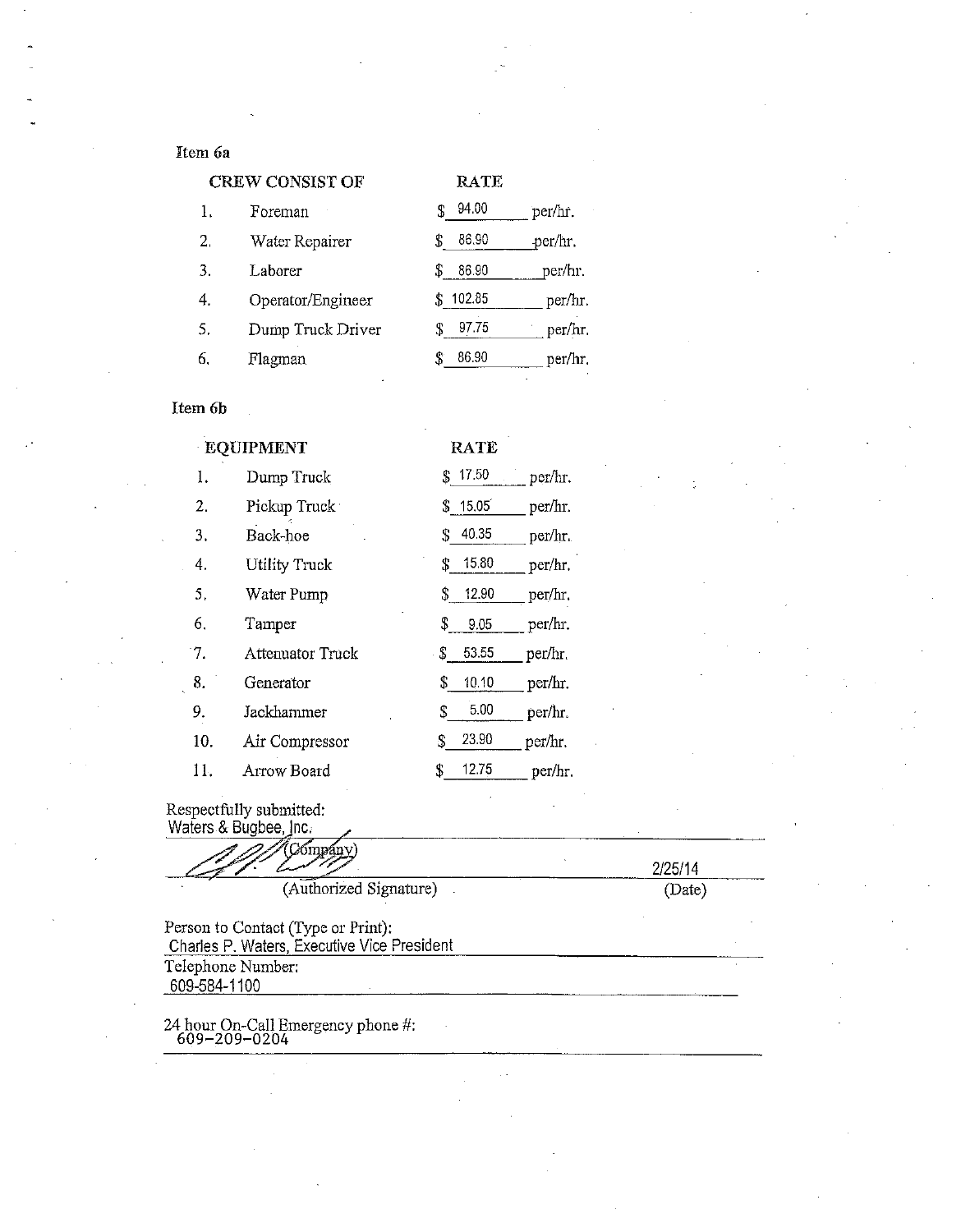Sencon, INC.

## PROPOSAL TO THE **TRENTON WATER WORKS**

## **FY2014 ANNUAL SERVICES REPAIR, REPLACEMENT AND DISCONNECT** AT WATER MAIN CONTRACT DUE TO WATER LEAK

- FOR 3/4 INCH, 1-INCH, 1-1/2-INCH AND 2-INCH DIAMETER ITEM<sub>1</sub> SERVICE REPAIR AND REPLACEMENT COMPLETE INCLUDING EXCAVATION, SELECT BACKFILL AND TEMPORARY ROAD RESTORATION, LABOR, EQUIPMENTS (BACKFILL MATERIAL, SADDLES AND REPAIR MATERIALS PROVIDED BY TWW), SERVICE LENGTH UPTO 15 FEETS AND DEPTH OF THE HOLES UPTO 5 FEET. PRICE WILL BE PRORATED FOR MORE THAN 15 FEET SERVICE LENGTHS BASED ON LISTED ITEM PRICE BELOW
- Item 1a-1 For 3/4-Inch, 1-Inch, 1-1/2-Inch and 2-Inch Diameter Service Leak Repair Complete in Ewing Township Roads without corporation tapping.

20 Services @ \$ 3000.00 Per Service<br>Three thousand dollars

Item 1a-2 For 3/4-Inch, 1-Inch, 1-1/2-Inch and 2-Inch Diameter Service Leak Repair Complete in Ewing Township Roads with corporation tapping.

Item 1b-1 For 3/4-Inch, 1-Inch, 1-1/2-Inch and 2-Inch Diameter Service Leak Repair Complete in Hamilton Township Roads without corporation tapping.

20 Services @ \$3,500.0 Per Service<br>Thirty five hundred dollars

Item 1b-2 For 3/4-Inch, 1-Inch, 1-1/2-Inch and 2-Inch Diameter Service Replacements Complete in Hamilton Township Roads with corporation tapping.

4 Services @ \$5,500.00 per Service<br>Fifty five hundred dollars

 $s(0,000,00)$ 

 $_{s}$  /6,500.00

 $10,000.00$ 

 $s$  dd 000.00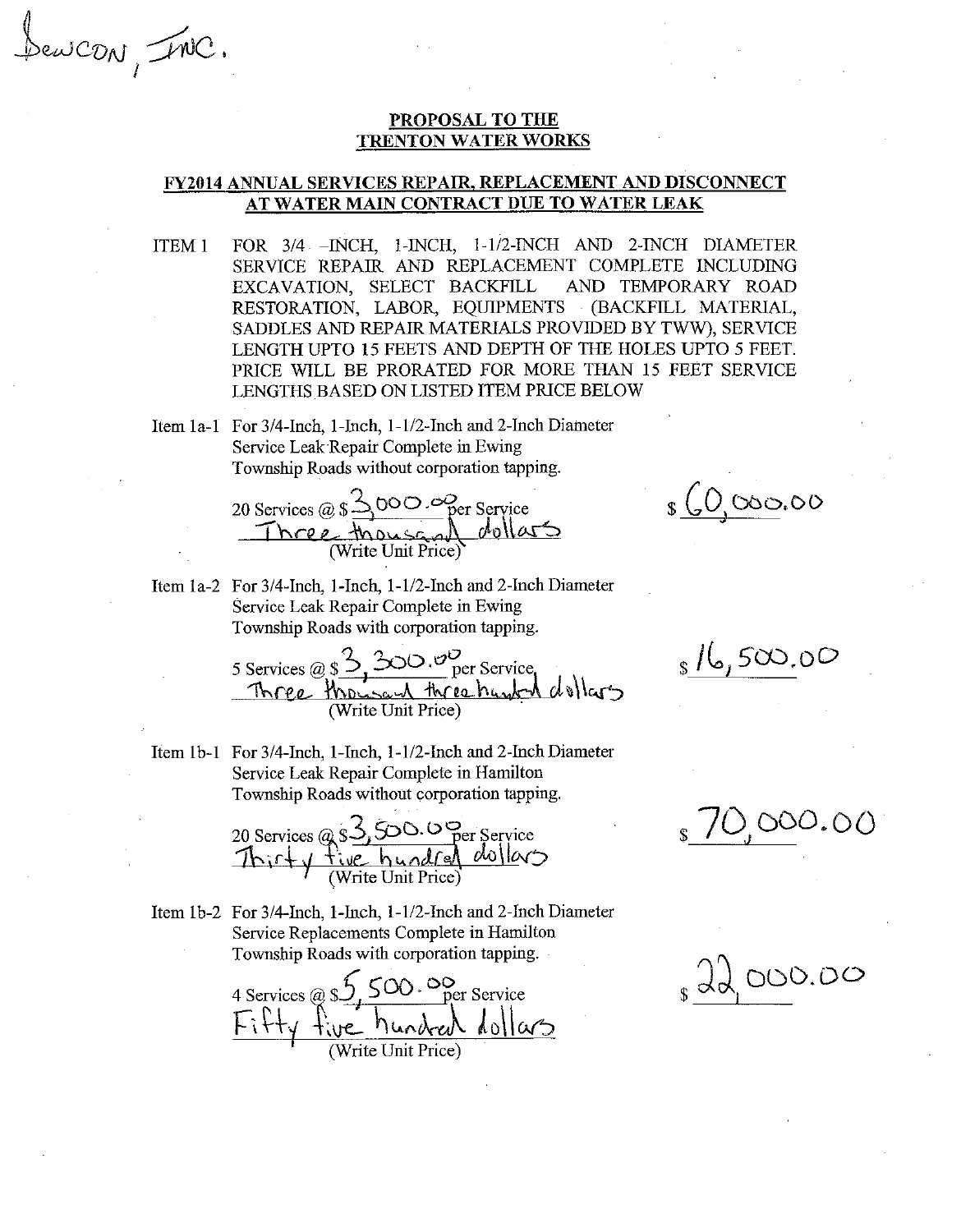Item 1c-1 For 3/4-Inch, 1-Inch, 1-1/2-Inch and 2-Inch Diameter Service Replacements Complete in Lawrence Township Roads without corporation tapping.

10 Services @  $\frac{4}{1000}$ .  $OQ_{per}$  Service<br>four thousand dollars

Item 1c-2 For 3/4-Inch, 1-Inch, 1-1/2-Inch and 2-Inch Diameter Service Replacements Complete in Lawrence Township Roads with corporation tapping.

3 Services @ \$ 4,300.00<br>Forty three hundred chollars

\$40,000.00

 $s/d$  900.00

Item 1d-1 For 3/4-Inch, 1-Inch, 1-1/2-Inch and 2-Inch Diameter Service Replacements Complete in City of Trenton Concrete Sub-base Roads located without corporation tapping.

6 Services @ \$5,000. Oper Service<br>Five thousand dollars

Item 1d-2 For 3/4-Inch, 1-Inch, 1-1/2-Inch and 2-Inch Diameter Service Replacements Complete in City of Trenton Concrete Sub-base Roads with corporation tapping.

3 Services @ \$ 5,000.00 per service<br>Five thou sand Mollars

Item 1e-1 For 3/4-Inch, 1-Inch, 1-1/2-Inch and 2-Inch Diameter

## **Service Replacements Complete in City of Trenton**

Asphalt Sub-base Roads without corporation tapping.

15 Services @ \$5,000.00<br>Five thousand dollars

\$30,000.00

 $s/5,000.00$ 

 $\sqrt{5000.00}$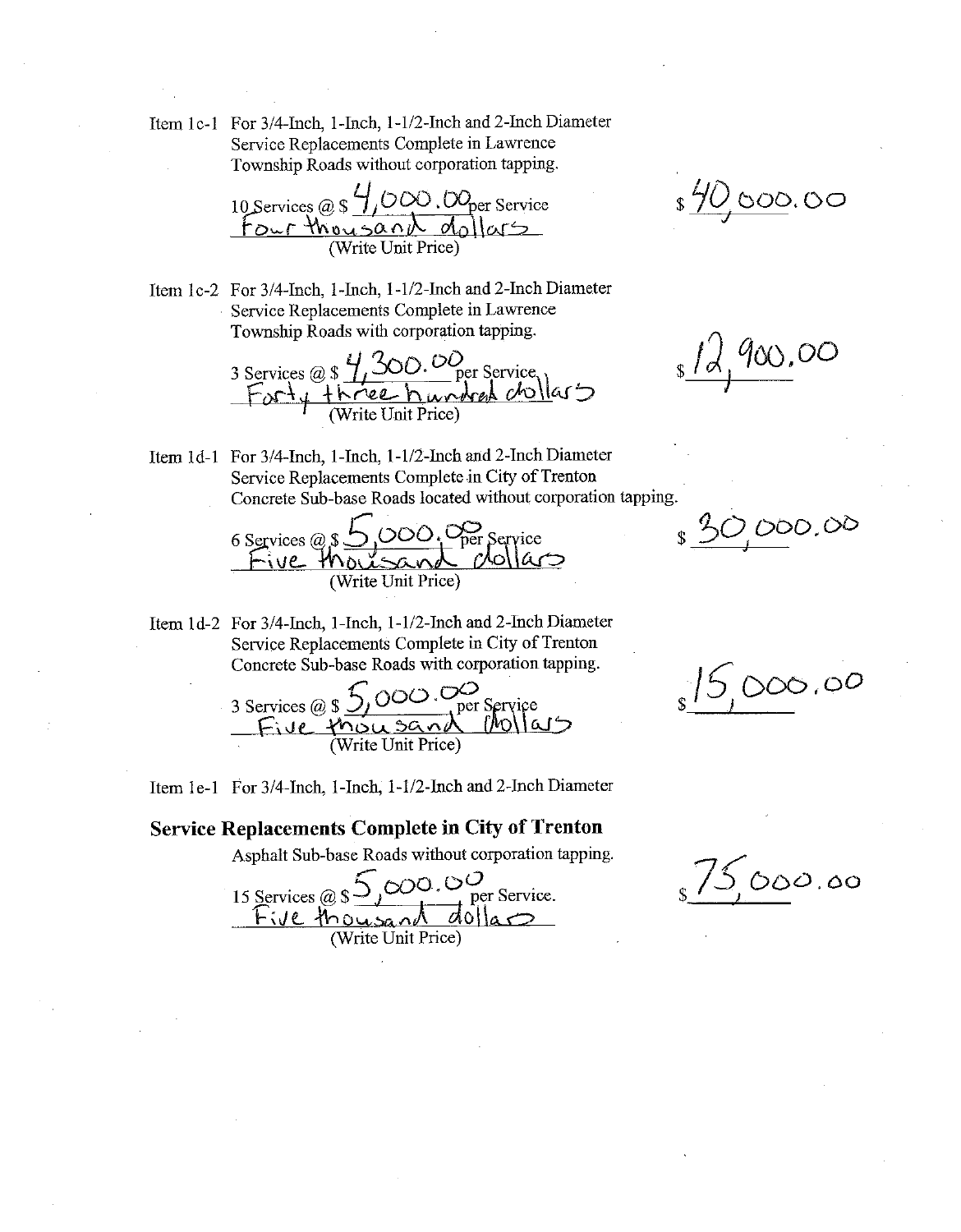Item 1e-2 For 3/4-Inch, 1-Inch, 1-1/2-Inch and 2-Inch Diameter Service Replacements Complete in City of Trenton Asphalt Sub-base Roads with corporation tapping.

3 Services @ \$ 5,000.00 per Service. (Write Unit Price)

Item 1f-1 For 3/4-Inch, 1-Inch, 1-1/2-Inch and 2-Inch Diameter Service Replacements Complete in Mercer County Roads located without corporation tapping.

5 Services @ \$5,500.00 per service<br>Fitty five hundred dollars

Item 1f-2 For 1-Inch, 1-1/2-Inch and 2-Inch Diameter Service Replacements Complete in Mercer County Roads located with corporation tapping.

Item 1g-1 For 3/4-Inch, 1-Inch, 1-1/2-Inch and 2-Inch Diameter Service Replacements Complete in New Jersey State Highway Roads without corporation tapping.

Item 1g-2 For 3/4-Inch, 1-Inch, 1-1/2-Inch and 2-Inch Diameter Service Replacements Complete in New Jersey State Highway Roads with corporation tapping.

1 Services @ s 5,800.00 per service<br>Fifty eight hundred dollars

Item 1h-1 For 3/4-Inch, 1-Inch, 1-1/2-Inch and 2-Inch Diameter Service Replacements Complete in Hopewell Township Roads without corporation tapping.

4 Services @  $S_{y}$   $S_{y}$   $S_{y}$  per Service<br> $F: F+y + \frac{1}{2}$  hundred dollars

<u>s 15,000,00</u>

 $s \, \dot{\alpha}$  1,500.00



 $14,000.00$ 

 $\circlearrowright$  $s \frac{6}{100}$  800.

 $\alpha$  (22,000,00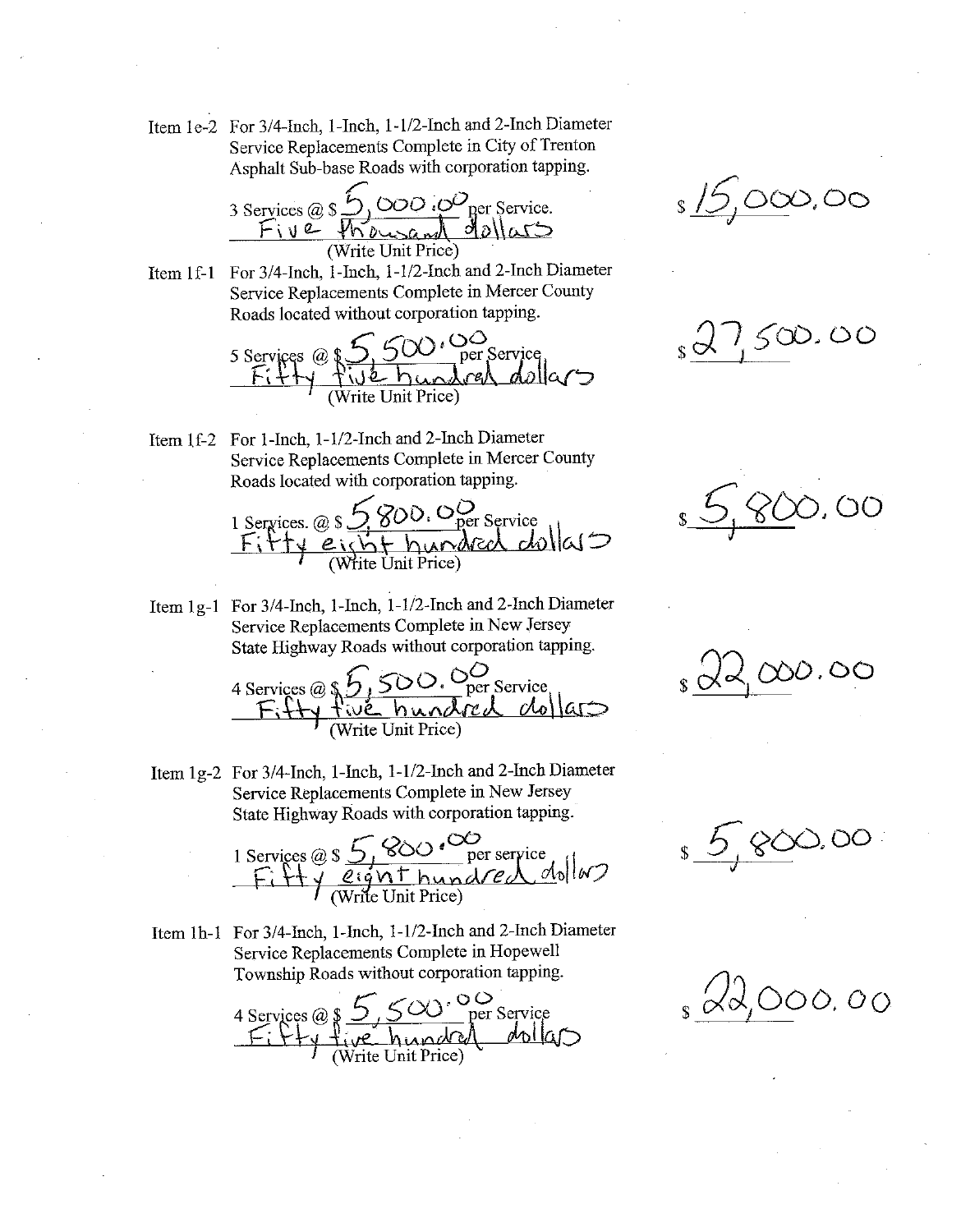Item 1h-2 For 3/4-Inch, 1-Inch, 1-1/2-Inch and 2-Inch Diameter Service Replacements Complete in Hopewell Township Roads with corporation tapping.

1 Services @  $\frac{5}{1}$ , 8000 Ger Service<br>Fi + + eight hundred duffaus

<u>s 5,800.00</u>

#### FOR WATER SERVICE DISCONNECTS ALL SIZES COMPLETE **ITEM2**

- Item 2a
- For Service Disconnects Complete in **Ewing Township Roads**

4 Units @  $\sin^2\theta$ ,  $500.0\frac{O}{N}$ per service dollars  $T\overline{w}$ enty <u>vehunded</u> (Write Unit Price)

 $S <sub>1</sub> \cup _{1} \cup _{2} \cup _{2} \cup _{3}$ 

For Service Disconnects Complete in Item 2b Hamilton Township Roads

4 Units @ \$ 3,000.00 per service

 $d,000,00$ 

Item 2c For Service Disconnects Complete in Lawrence Township Roads

For Service Disconnects Complete in Item 2d City of Trenton Concrete Sub-base Roads

4 Units @ s 2,500. Wer service<br>Twenty five hundred dellars

Item 2e

For Service Disconnects Complete in City of Trenton Asphalt Sub-base Roads

4 Units @ \$ 0,500. OC<br>Twenty Pive hundred dollars

 $1,500.00$ 

\$ 10,000.00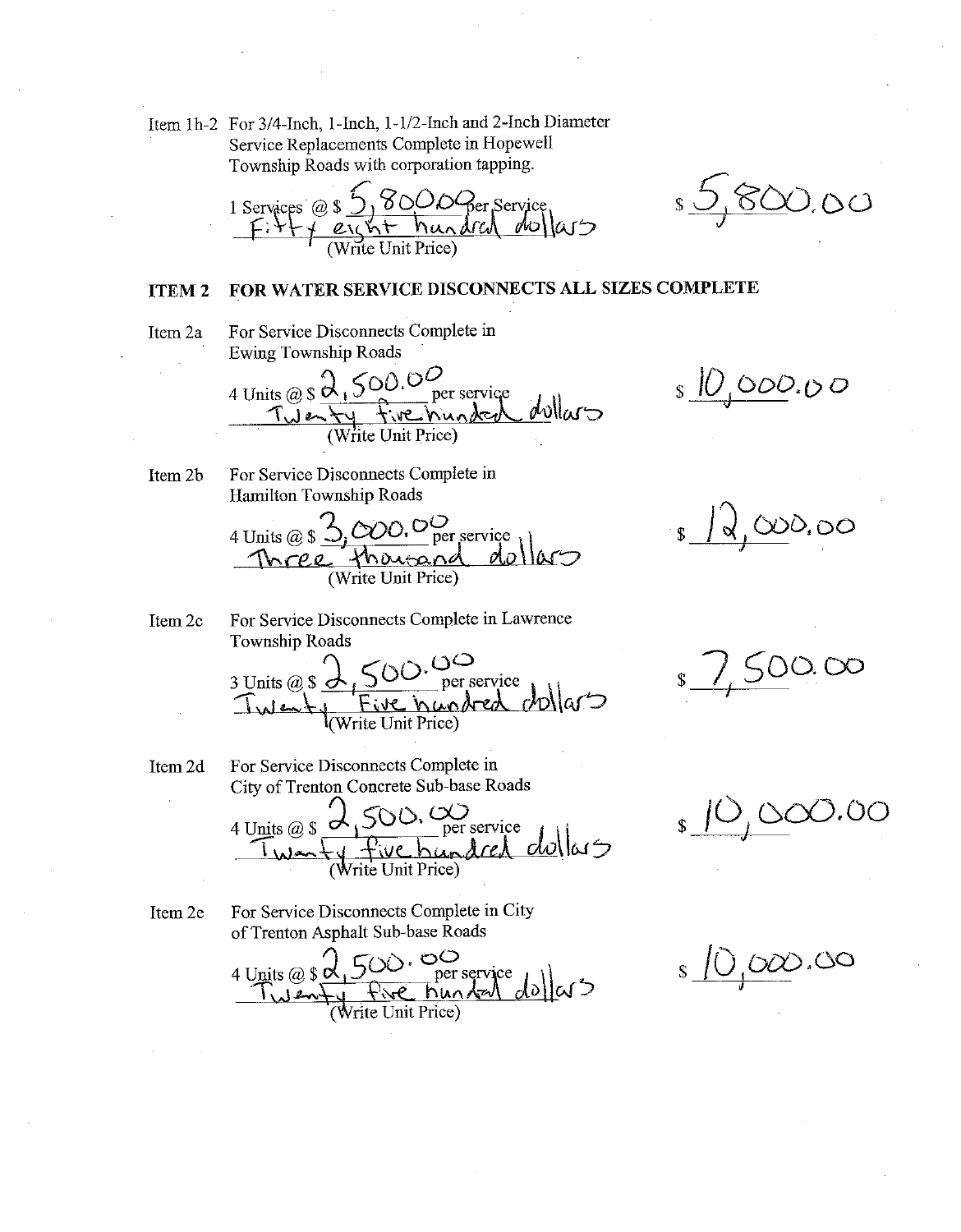For Service Disconnects Complete in City Item 2f of Trenton 4 inch x 8 inch x 3-1/2 inch Vitrified Brick and Concrete Sub-base Roads

500.00 2 Units  $@S$ per service  $dw|_{\omega}$ handa Twat

(Write Unit Price)

Item 2g

For Service Disconnects Complete in Mercer **County Roads** 

2 Units  $\omega$  \$ per service dollars Write Unit Price)

For Service Disconnects Complete in New Jersey Item 2h **State Highway Roads** 



 $6,00000$ 

 $2,000,00$ 

 $s\leq 0$ 000.00

For Service Disconnects Complete in Hopewell Item 2i Township Roads

2 Units @ \$ 0,500.00 per service<br>Twenty five hunded dollars Write Unit Price)

#### **ITEM 3 TEST HOLES**

**Test Holes** Item<sub>3</sub> 10 Units @ s JOOD, Oper hole<br>One thouse 10  $\mathcal{M}$ 

 $\sqrt{s}$   $\sqrt{2}$ ,000,00

\$ 5,000.00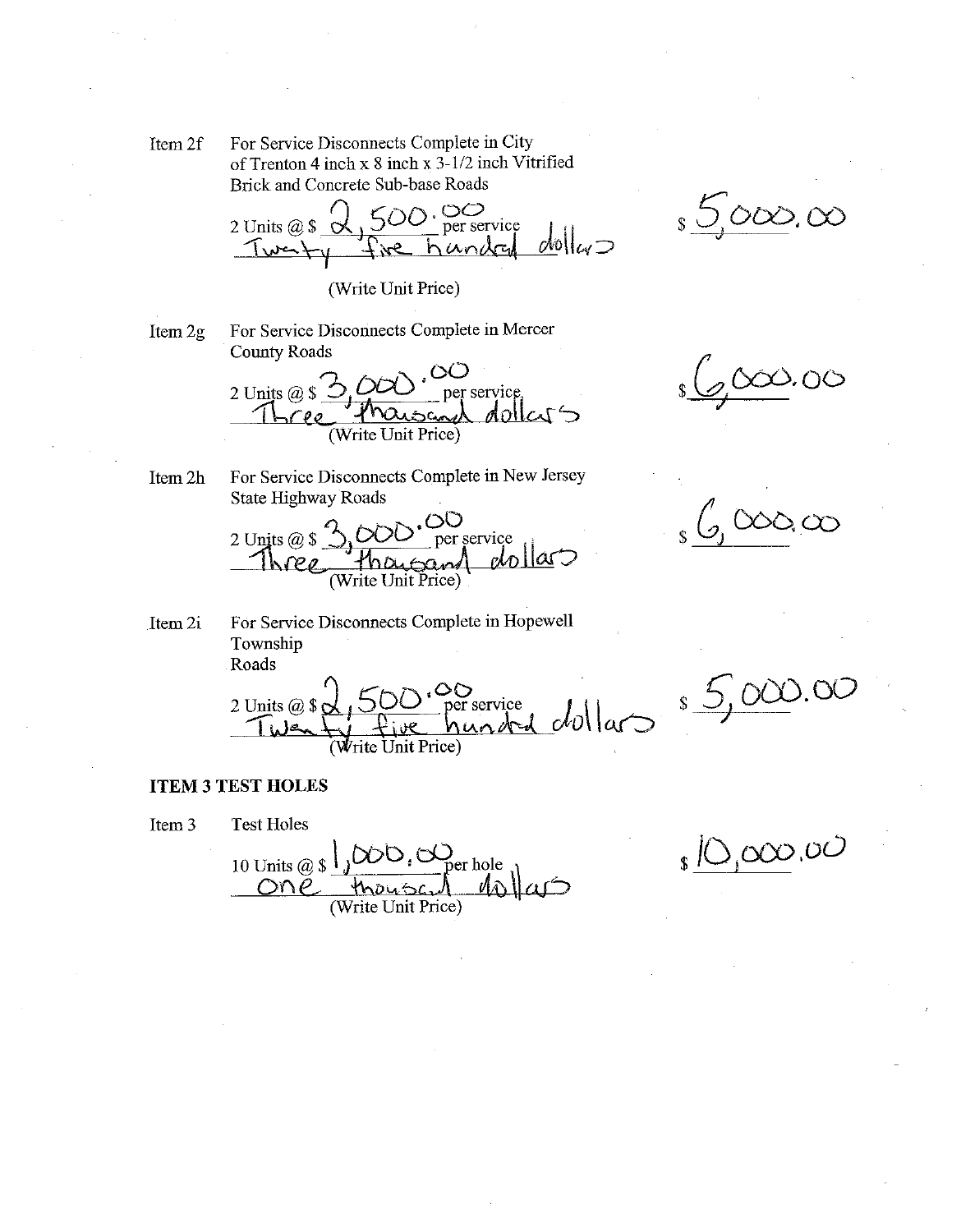#### **ITEM 4 SHORING AND DIGGING**

Installing shoring including digging Item 4a for soil base ground in city, all townships, county and state roads for holes more than 5 feet deep

Installing shoring including digging Item 4b for stone base ground in city, all townships, county and state roads for holes more than 5 feet deep

10.00 per Cubic feet 10 Unit @ \$ Ten dollars (Write Unit Price)

 $\mathbb{S}$ 

## **ITEM 5 STEEL PLATES**

Steel plates to cover the unfinished holes will be paid per **Item 5** Square foot of steel area for all townships, county and State roads holes.

10 Unit @  $\oint$  |  $\bigcup$ , OO per Square ft/Hour Ten dollars (Write Unit Price)

 $\frac{100.00}{527.00}$ 

Five handed twenty sever **TOTAL BASE BID** one hundred (Items 1 through 5, Inclusive) thousa and 2ers  $d_D$  $145$ PROVIDE HOURLY LABOR RATE AND EQUIPMENT COSTS. THESE

ITEM<sub>6</sub> PRICES WILL BE USED IN CASE OF TIME LOST DUE TO CIRCUMSTANCES. **TRAFFIC CONTROLS AND UNFORSEEN** DIGGING AND SHORING HOLES MOR THAN 5 FET DEEP.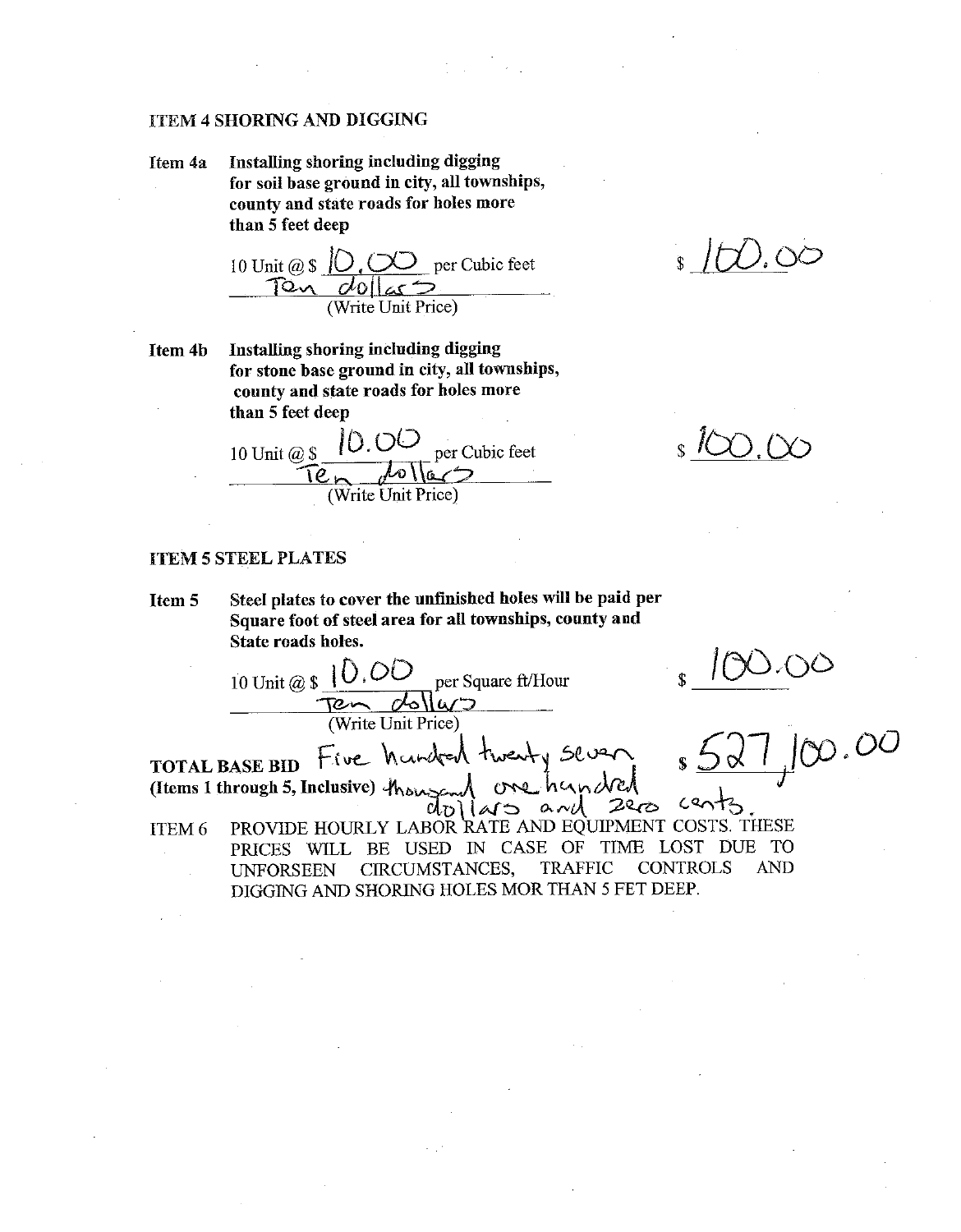## Item 6a

## **CREW CONSIST OF**

| $\mathbf{1}$ . | Foreman           | )<br>per/hr.                   |
|----------------|-------------------|--------------------------------|
| 2.             | Water Repairer    | 0, 0, 0<br>per/hr.             |
| 3              | Laborer           | S <sub>q</sub><br>per/hr.      |
| 4.             | Operator/Engineer | $\S$ 108. $\bigcirc$ 9 per/hr. |
| 5.             | Dump Truck Driver | per/hr.                        |
|                | Flagman           | per/hr.                        |

RATE<sub>2</sub>

## Item 6b

| <b>EQUIPMENT</b> |                         | RATE                           |
|------------------|-------------------------|--------------------------------|
| 1.               | Dump Truck              | $$5O.$ Oper/hr.                |
| 2.               | Pickup Truck            | $\beta$ 20.00 per/hr.          |
| 3.               | Back-hoe                | $\mathcal S$ CO.OOper/hr.      |
| 4.               | <b>Utility Truck</b>    | $$20.00$ per/hr.               |
| 5.               | Water Pump              | $\frac{2}{2}$ .00 per/hr.      |
| 6.               | Tamper                  | $$20.0^{\circ}$ per/hr.        |
| 7.               | <b>Attenuator Truck</b> |                                |
| 8.               | Generator               | \$ 10.00 per/hr.               |
| 9.               | Jackhammer              | $$10.00$ per/hr.               |
| 10.              | Air Compressor          | $$37.0^{\circ}$ per/hr.        |
| 11.              | <b>Arrow Board</b>      | $O.00$ per/hr.<br>$\mathbf{s}$ |

| Respectfully submitted:<br>54,00 |  |
|----------------------------------|--|
| (Authorized Signature)           |  |

Person to Contact (Type or Print):<br>  $\frac{908 - 832 - 5710}{\text{ Telephone Number:}}$ <br>  $\frac{708 - 832 - 5710}{\text{To } 6 - 832 - 5710}$ 

24 hour On-Call Emergency phone #:<br> $\frac{66}{99} - \frac{66}{9} = -0.501$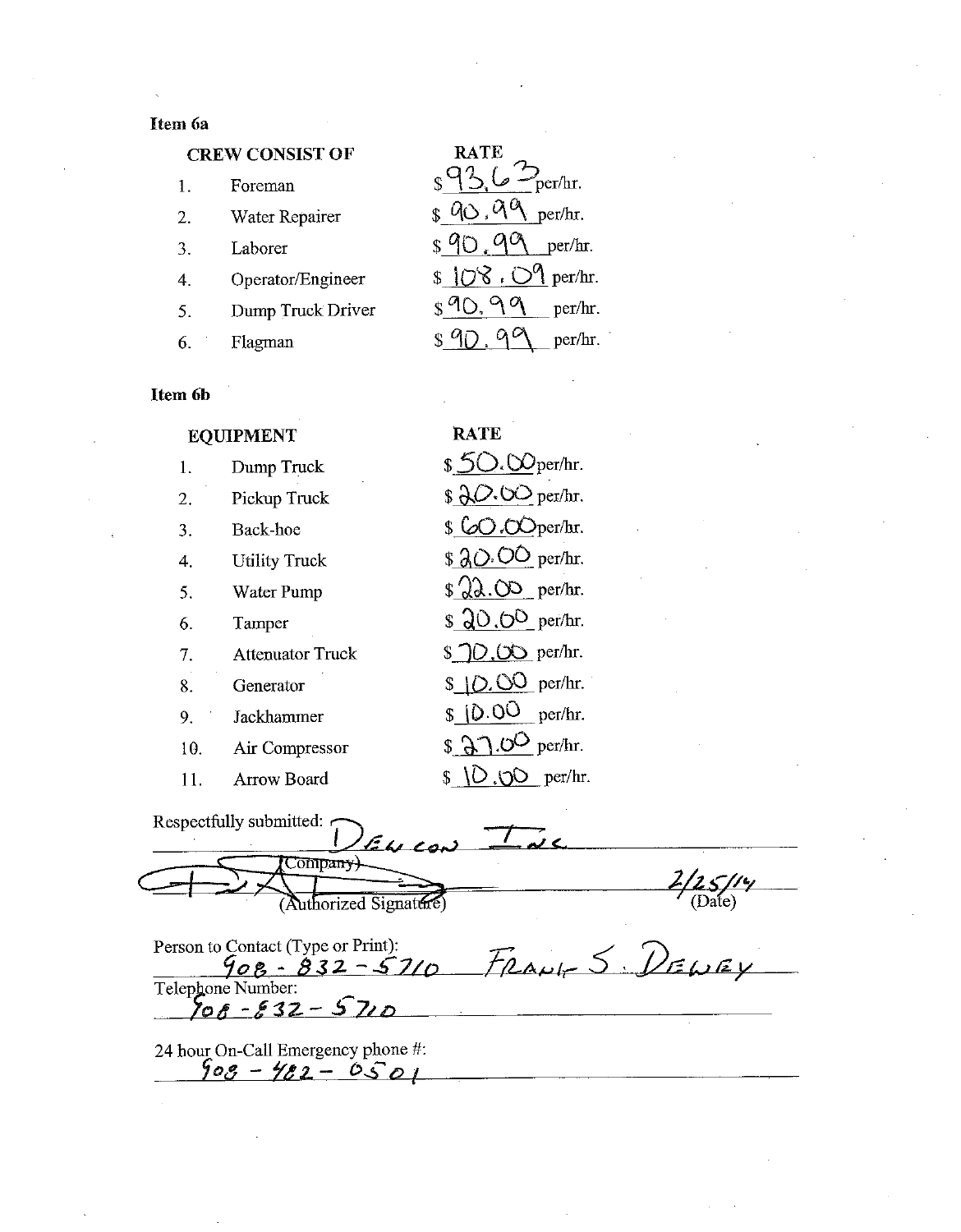## PROPOSAL TO THE **TRENTON WATER WORKS**

# **FY2014 ANNUAL SERVICES REPAIR, REPLACEMENT AND DISCONNECT** AT WATER MAIN CONTRACT DUE TO WATER LEAK

FOR 3/4 -- INCH, 1-INCH, 1-1/2-INCH AND 2-INCH DIAMETER **ITEM 1** SERVICE REPAIR AND REPLACEMENT COMPLETE INCLUDING AND TEMPORARY ROAD EXCAVATION, SELECT BACKFILL (BACKFILL MATERIAL, RESTORATION, LABOR, EQUIPMENTS SADDLES AND REPAIR MATERIALS PROVIDED BY TWW), SERVICE LENGTH UPTO 15 FEETS AND DEPTH OF THE HOLES UPTO 5 FEET. PRICE WILL BE PRORATED FOR MORE THAN 15 FEET SERVICE LENGTHS BASED ON LISTED ITEM PRICE BELOW

Item 1a-1 For 3/4-Inch, 1-Inch, 1-1/2-Inch and 2-Inch Diameter Service Leak Repair Complete in Ewing Township Roads without corporation tapping.

20 Services @ \$ 5,686. per Service<br>Five housand six hundred eighty do llars nove<br>(Write Unit Price)

Item 1a-2 For 3/4-Inch, 1-Inch, 1-1/2-Inch and 2-Inch Diameter Service Leak Repair Complete in Ewing Township Roads with corporation tapping.

5 Services @ \$ 5, 680. per Service<br>Five thoreand supplied eighty dollars ?...

Item 1b-1 For 3/4-Inch, 1-Inch, 1-1/2-Inch and 2-Inch Diameter Service Leak Repair Complete in Hamilton Township Roads without corporation tapping.

20 Services @ \$ 6/80. per Service<br>Six thousand one hundred eighty dollars (Write Unit Price)

Item 1b-2 For 3/4-Inch, 1-Inch, 1-1/2-Inch and 2-Inch Diameter Service Replacements Complete in Hamilton Township Roads with corporation tapping.

> 4 Services @ \$  $6,180 -$  per Service Six thousand one hundred eighty dollars ?

28,400.

 $$113,600.$ 

 $$123,600.$ 

. 24 726. <sup>.</sup>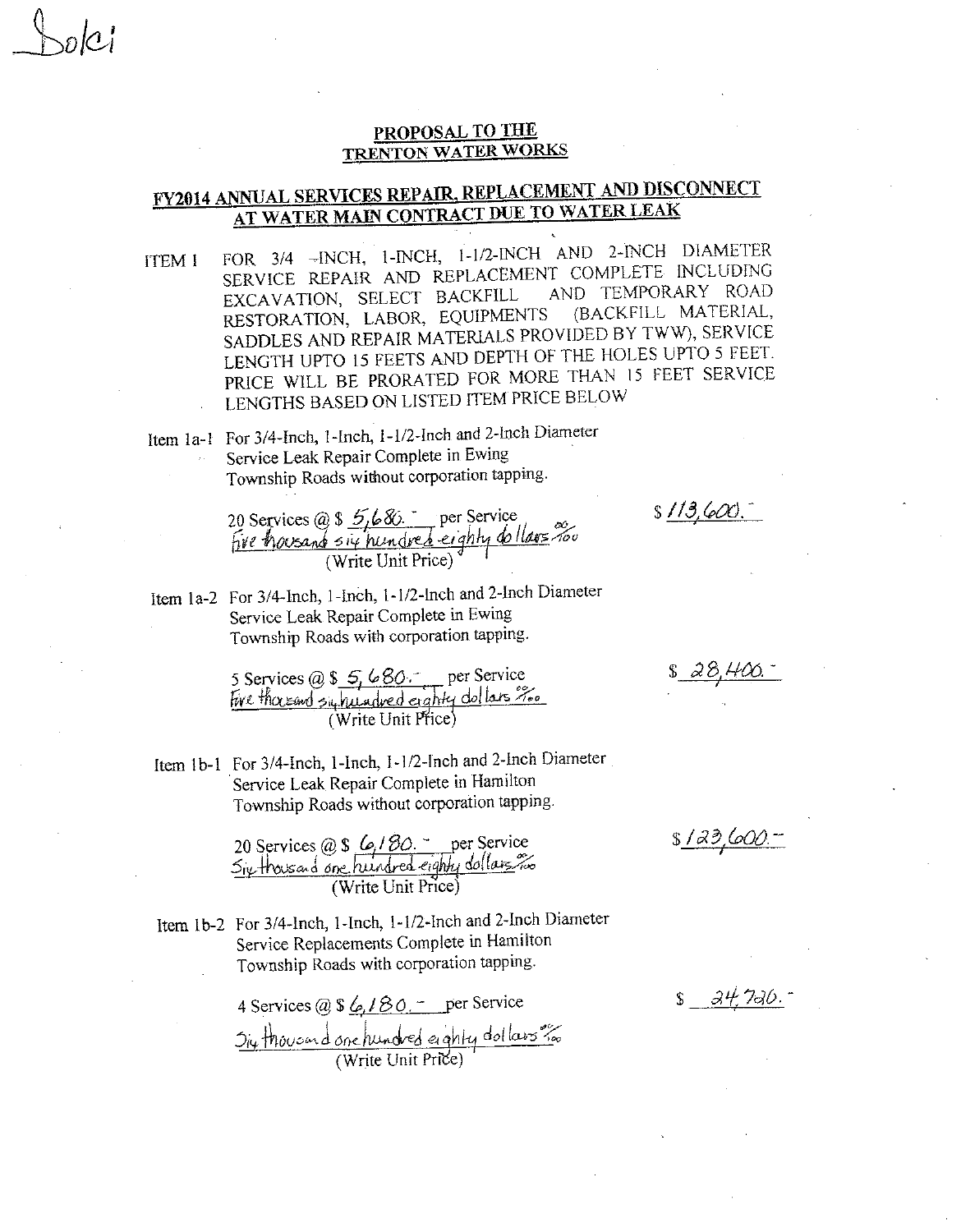Item 1c-1 For 3/4-Inch, 1-Inch, 1-1/2-Inch and 2-Inch Diameter Service Replacements Complete in Lawrence Township Roads without corporation tapping.

10 Services @ \$ 5, 6 80. The Service<br>Five thousand six hundred eighty dollars =

Item 1c-2 For 3/4-Inch, 1-Inch, 1-1/2-Inch and 2-Inch Diameter Service Replacements Complete in Lawrence. Township Roads with corporation tapping.

3 Services @ \$ 5, 6 80. - per Service<br>Five thousand  $5i\mu$  hundred eighty dollars  $\frac{65}{100}$ <br>(Write Unit Price)

Item 1d-1 For 3/4-Inch, 1-Inch, 1-1/2-Inch and 2-Inch Diameter Service Replacements Complete in City of Trenton Concrete Sub-base Roads located without corporation tapping.

6 Services  $@S$   $Q_1360$  - per Service<br>
Sile thousand three hundred eighty dollars how<br>
(Write Unit Price)

Item 1d-2 For 3/4-Inch, 1-Inch, 1-1/2-Inch and 2-Inch Diameter Service Replacements Complete in City of Trenton Concrete Sub-base Roads with corporation tapping.

3 Services @ \$ 6,380. per Service<br>Six thousand three hundred eighty dollars for<br>(Write Unit Price)

Item 1e-1 For 3/4-Inch, 1-Inch, 1-1/2-Inch and 2-Inch Diameter

Service Replacements Complete in City of Trenton

Asphalt Sub-base Roads without corporation tapping.

15 Services @ \$  $\frac{6}{4}$  a BO - per Service.<br>  $\frac{5}{4}$  thousand two hundred eight dollars  $\frac{2}{10}$ 

 $$56,80-$ 

 $$17,040.$ 

 $8$   $19,140.$ 

 $$38,380-$ 

- 94,200 -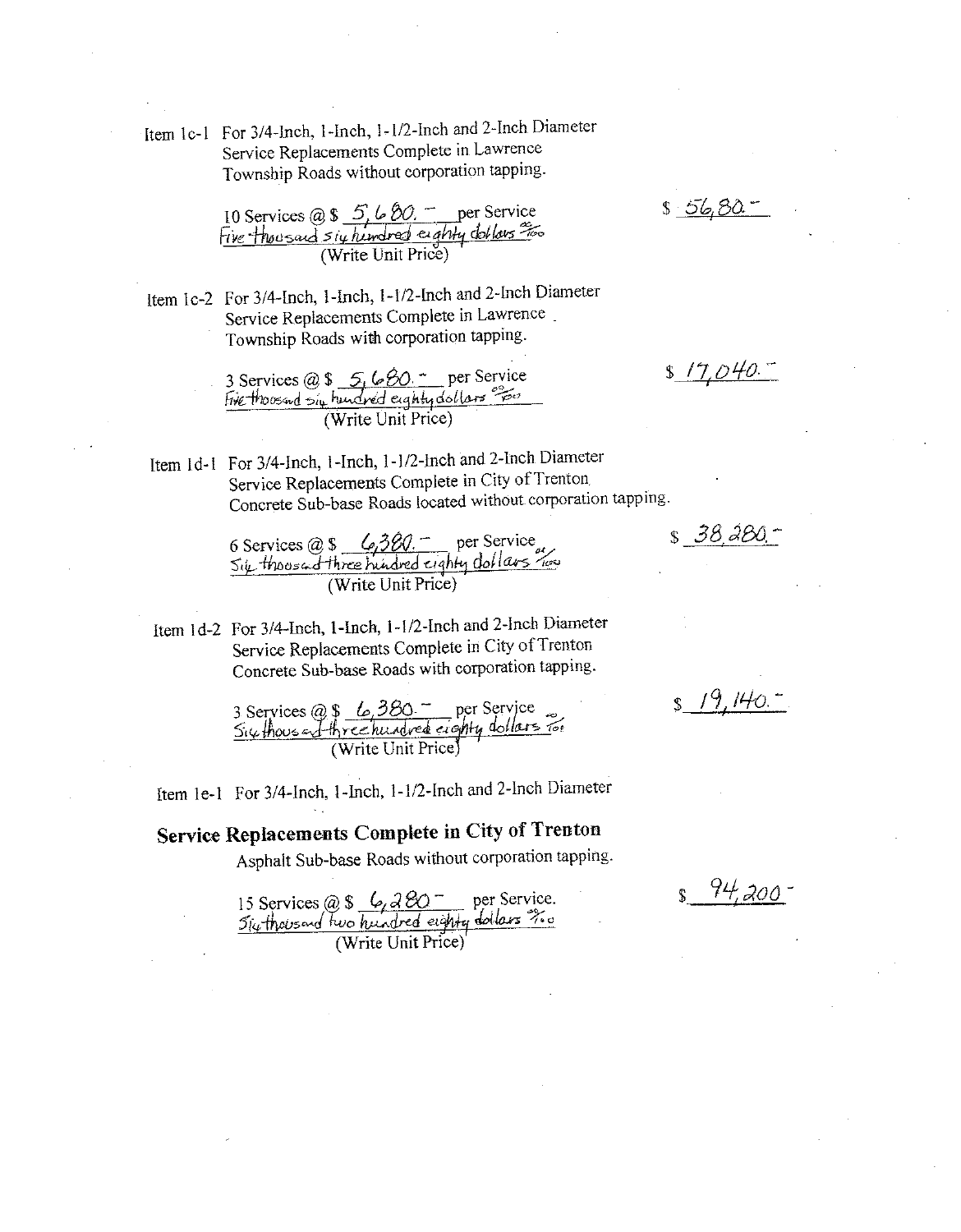Item 1e-2 For 3/4-Inch, 1-Inch, 1-1/2-Inch and 2-Inch Diameter Service Replacements Complete in City of Trenton Asphalt Sub-base Roads with corporation tapping.

 $818,840.7$ 

3 Services @ \$ 6, 280 per Service.<br>5ix thoused two hundred eighty dollars so (Write Unit Price)

Item 1f-1 For 3/4-Inch, 1-Inch, 1-1/2-Inch and 2-Inch Diameter Service Replacements Complete in Mercer County Roads located without corporation tapping.

5 Services @ \$ 6, 380. per Service<br>Su thoused three hundred eighty dollars Too

Item 1f-2 For 1-Inch, 1-1/2-Inch and 2-Inch Diameter Service Replacements Complete in Mercer County Roads located with corporation tapping.

1 Services. @ \$ 6,380. per Service<br>Six Hoosed three hundred eighty dollars for<br>(Write Unit Price)

Item 1g-1 For 3/4-Inch, 1-Inch, 1-1/2-Inch and 2-Inch Diameter Service Replacements Complete in New Jersey State Highway Roads without corporation tapping.

4 Services @ \$ 6, 480 - per Service<br>Six thousand four hundred eighty dollars " Too

Item 1g-2 For 3/4-Inch, 1-Inch, 1-1/2-Inch and 2-Inch Diameter Service Replacements Complete in New Jersey State Highway Roads with corporation tapping.

1 Services @ \$ 6,480. per service<br>5ix-thousad four hundred eighty ad see

Item 1h-1 For 3/4-Inch, 1-Inch, 1-1/2-Inch and 2-Inch Diameter Service Replacements Complete in Hopewell Township Roads without corporation tapping.

4 Services @ \$ 6, 180 per Service<br>Six thoused one hundred eighty dollars for<br>(Write Unit Price)

 $$31,900-$ 

 $$35,920.$ 

 $s6.480 -$ 

s 24.720.-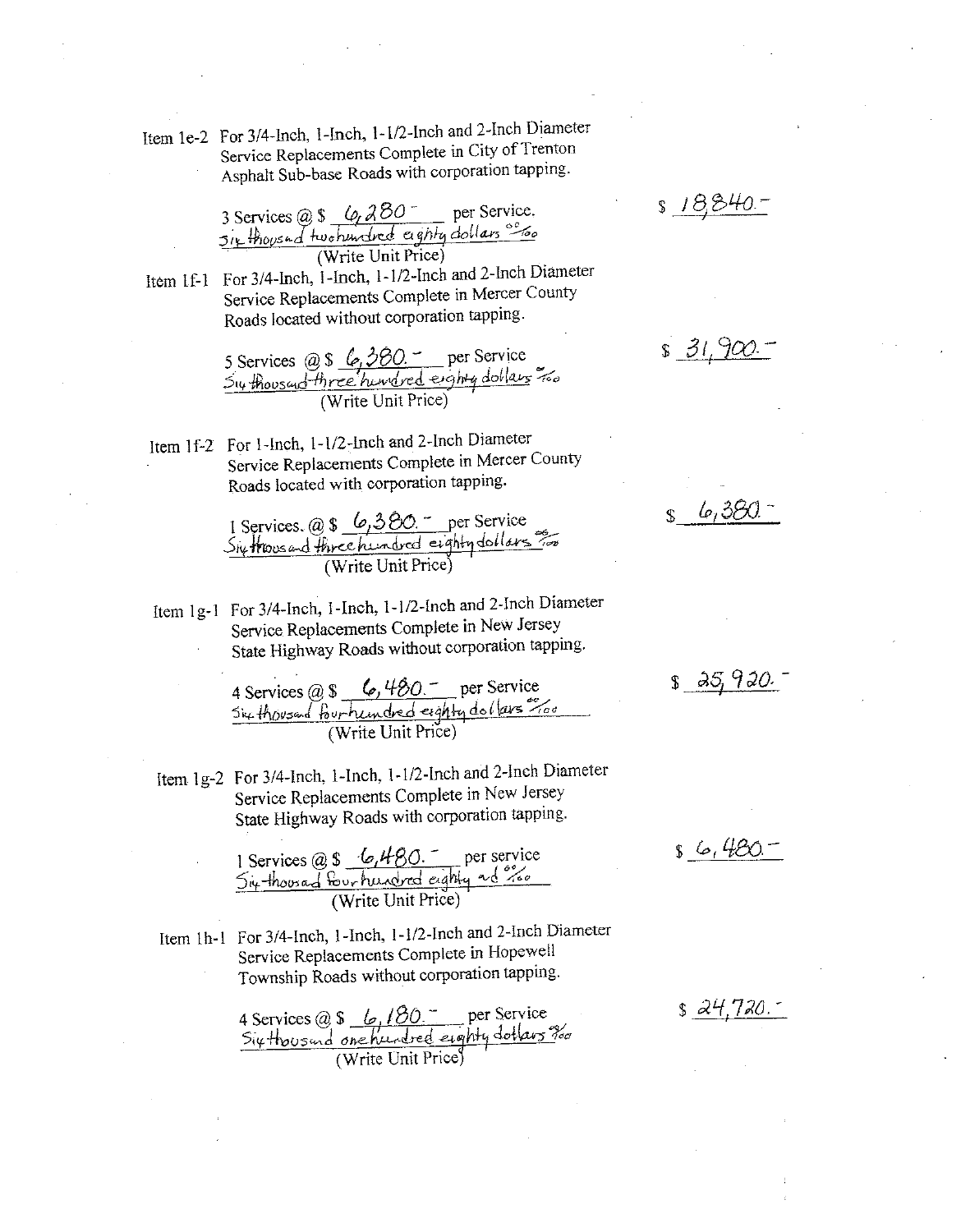Item 1h-2 For 3/4-Inch, 1-Inch, 1-1/2-Inch and 2-Inch Diameter Service Replacements Complete in Hopewell Township Roads with corporation tapping.

 $s_6/80.7$ 

1 Services @ \$  $6/80$ . per Service<br> $S_{i\mu}$  thousand one hundred eighty dollars  $\frac{S_{i\mu}}{S_{i\mu}}$ 

#### FOR WATER SERVICE DISCONNECTS ALL SIZES COMPLETE ITEM<sub>2</sub>

For Service Disconnects Complete in Item 2a

Ewing Township Roads

4 Units @ \$ 2, 200. - per service<br>Two thousand two hundred do llaves %.

Item 2b

For Service Disconnects Complete in Hamilton Township Roads

4 Units @ \$ 2,300 per service<br>Two thousad three hundred dollars 200<br>(Write Unit Price)

For Service Disconnects Complete in Lawrence Item 2c Township Roads

- 3 Units @ \$ 2, 200 . per service<br>Two thousad favo hundred dollars ?...
- For Service Disconnects Complete in Item 2d City of Trenton Concrete Sub-base Roads

4 Units @ \$  $\frac{2,400-}{100}$  per service<br> $\frac{1}{100}$  thousa  $\frac{1}{2}$  thousand the per per service (Write Unit Price)

For Service Disconnects Complete in City Item 2e of Trenton Asphalt Sub-base Roads

4 Units @ \$ 2, 200. per service<br>Two thoroad two hundred dollars =  $\sqrt{\text{Write Unit Price}}$ 

<u>s 8,800.</u>

 $S_{1}$  9,206.

 $s_{6,600}$ 

 $\frac{9}{5}$   $\frac{9}{100}$ 

 $$8,800.7$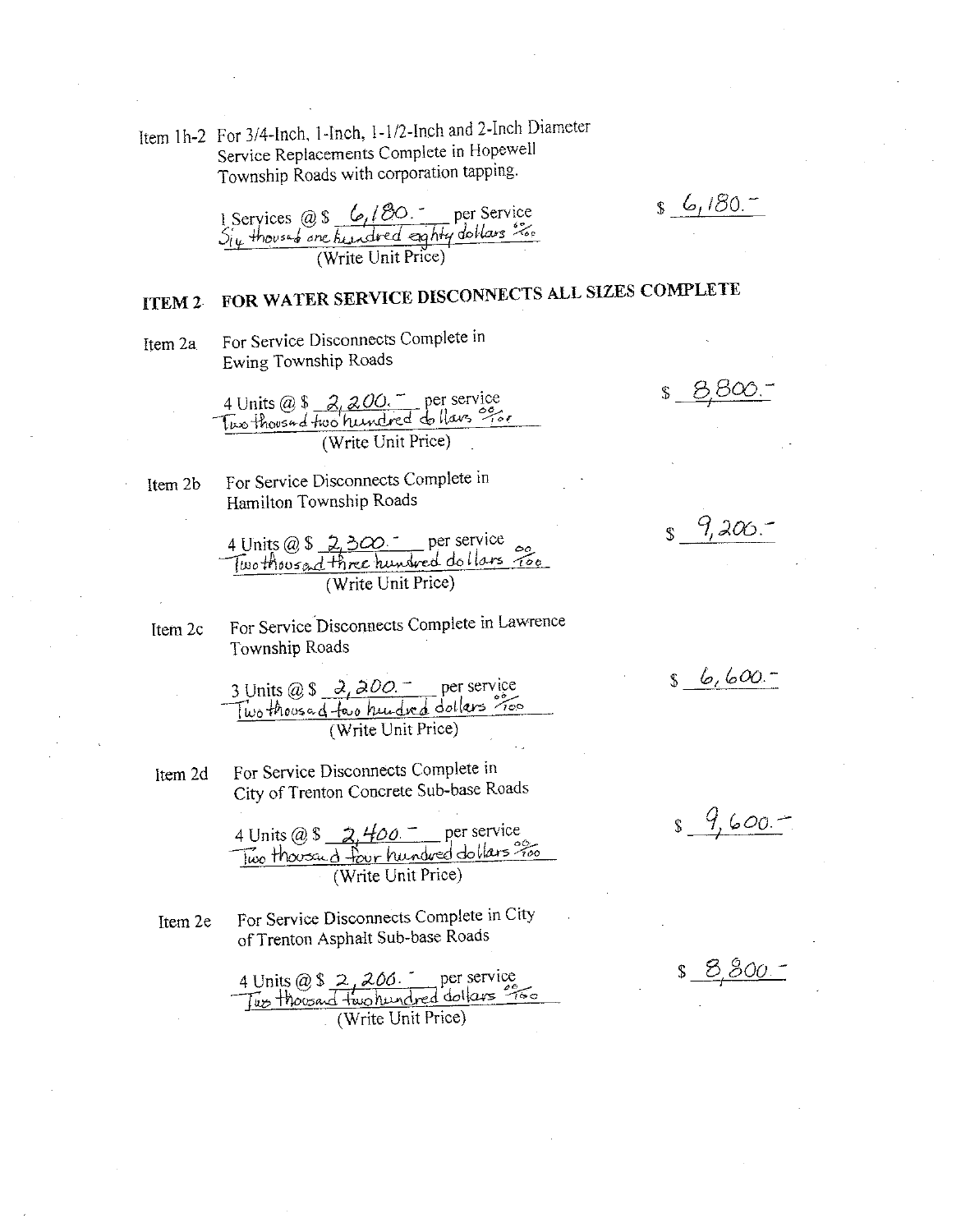For Service Disconnects Complete in City Item 2f of Trenton 4 inch x 8 inch x 3-1/2 inch Vitrified Brick and Concrete Sub-base Roads

 $$6,800.$ 

2 Units @ \$ 4,400. per service<br>Four thousand four hundred dollars <sup>00</sup>10

(Write Unit Price)

For Service Disconnects Complete in Mercer Item 2g County Roads

2 Units @ \$ 4,400. per service<br>Four-thousand Fourhundred dollars ???

Item 2h

For Service Disconnects Complete in New Jersey State Highway Roads

2 Units @ \$ 4400. per service (Write Unit Price)

For Service Disconnects Complete in Hopewell Item 2i Township Roads

2 Units @ \$ 2,200. per service<br>Two thousand two hundred dollars ??

## **ITEM 3 TEST HOLES**

**Test Holes** Item 3

10 Units @ \$ 600 - per hole<br>5i4 hundred do llars 700<br>(Write Unit Price)

 $$8,800$ 

 $6,000, \mathbb{S}$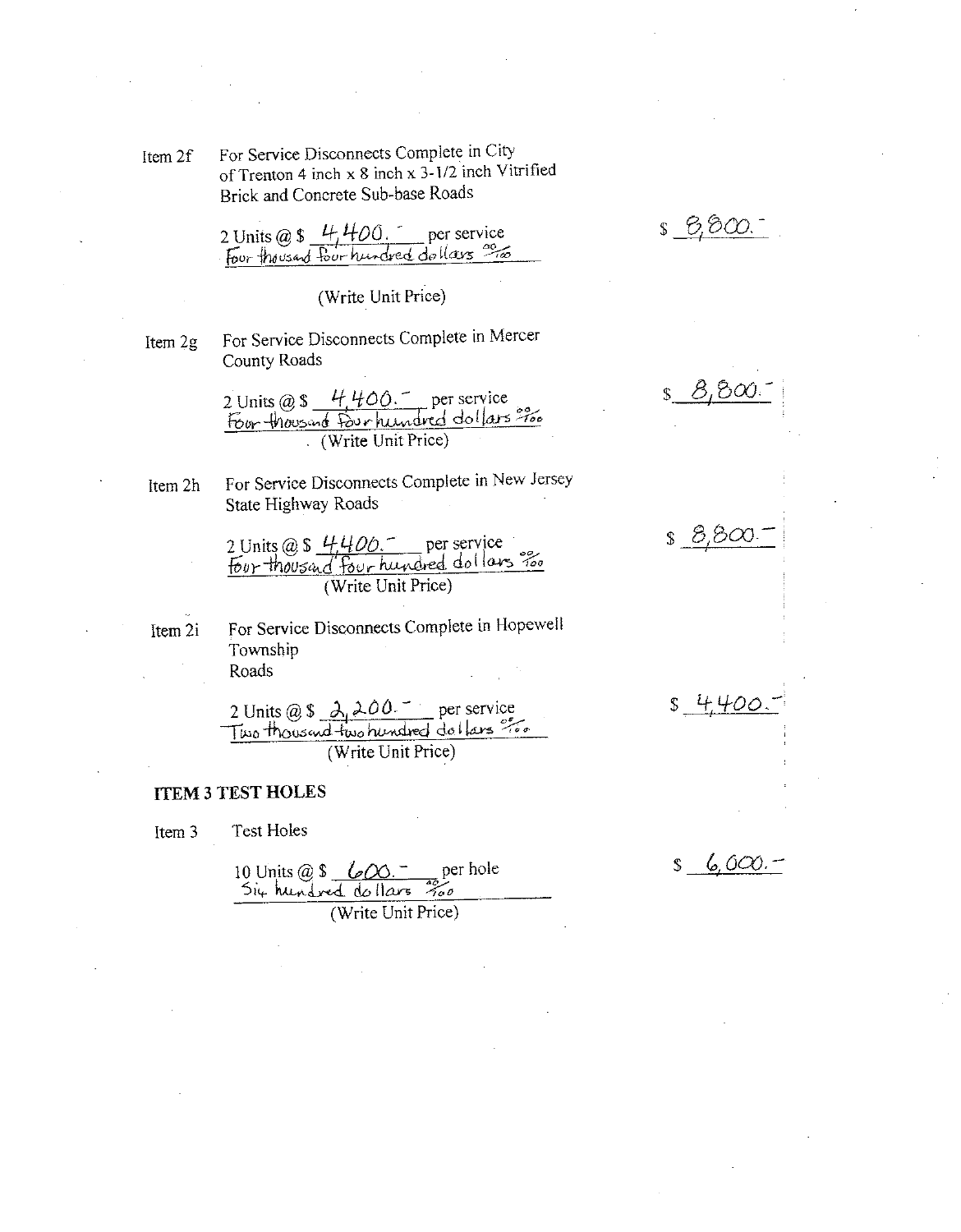### **ITEM 4 SHORING AND DIGGING**

Item 4a Installing shoring including digging for soil base ground in city, all townships, county and state roads for holes more than 5 feet deep

10 Unit @ \$ 100. per Cubic feet<br>One hundred and \$9,00 (Write Unit Price)

Installing shoring including digging Item 4b for stone base ground in city, all townships, county and state roads for holes more than 5 feet deep

 $\frac{1}{2}$  1.600.

 $\mathbb{S}$ 

10 Unit @ \$ 100. per Cubic feet<br>One hundred dollars = 60 (Write Unit Price)

### **ITEM 5 STEEL PLATES**

- Steel plates to cover the unfinished holes will be paid per Item 5 Square foot of steel area for all townships, county and State roads holes.
	- $$15$ 10 Unit  $@S$  (. 50 per Square ft/Hour One dollarsed 3900

(Write Unit Price)

## **TOTAL BASE BID** (Items 1 through 5, Inclusive)

 $$718,015.$ 

PROVIDE HOURLY LABOR RATE AND EQUIPMENT COSTS. THESE ITEM 6 PRICES WILL BE USED IN CASE OF TIME LOST DUE TO **TRAFFIC** CONTROLS **AND** CIRCUMSTANCES, **UNFORSEEN** DIGGING AND SHORING HOLES MOR THAN 5 FET DEEP.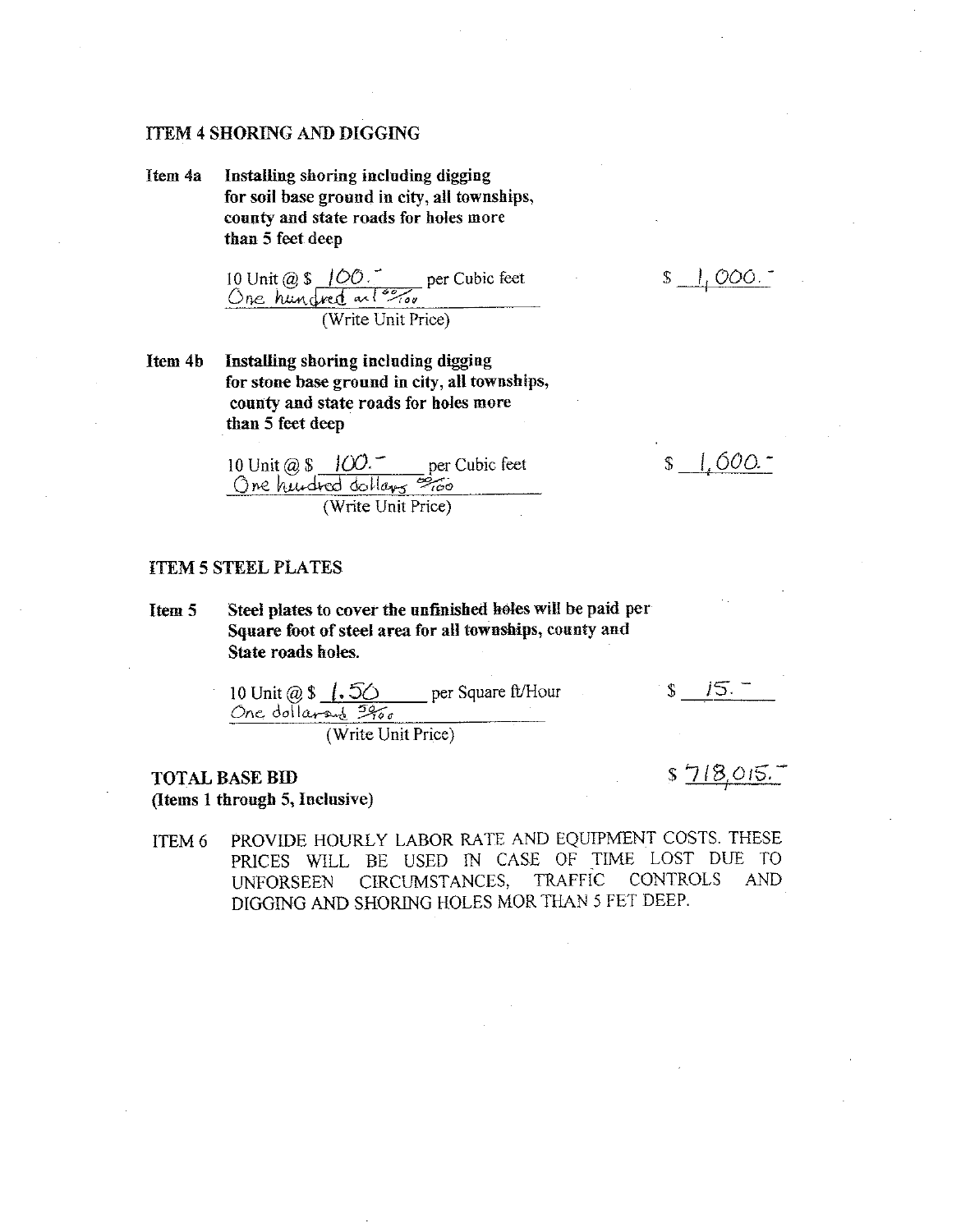## Item 6a

## **CREW CONSIST OF**

| <b>CREW CONSIST OF</b> |                   | <b>RATE</b>                    |
|------------------------|-------------------|--------------------------------|
| 1.                     | Foreman           | $\frac{\sqrt{3}}{2}$ , per/hr. |
| 2.                     | Water Repairer    | $\frac{1}{2}$ 79.25 per/hr.    |
| 3.                     | Laborer           | 79.25 per/hr.                  |
| 4.                     | Operator/Engineer | \$103.7<br>per/hr.             |
| 5.                     | Dump Truck Driver | $80.25$ per/hr.                |
| 6.                     | Flagman           | per/hr.<br>J. 25<br>\$         |

# Item 6b

| <b>EQUIPMENT</b> |                         | RATE.                                    |
|------------------|-------------------------|------------------------------------------|
| 1.               | Dump Truck              | $\frac{1}{2}$ 46 per/hr.                 |
| 2.               | Pickup Truck            | $\sqrt{35}$ per/hr.                      |
| 3.               | Back-hoe                | $$57$ per/hr.                            |
| 4.               | <b>Utility Truck</b>    | $$35 - per/hr.$                          |
| 5.               | Water Pump              | $\sqrt{2}Q = \text{per/hr}$ .            |
| 6.               | Tamper                  | $\sqrt{s}$ $\lambda \mathcal{J}$ per/hr. |
| 7.               | <b>Attenuator Truck</b> | \$ $55.$ per/hr.                         |
| 8.               | Generator               | $\sqrt{20}$ per/hr.                      |
| 9.               | Jackhammer              | \$ $25 -$ per/hr.                        |
|                  | 10. Air Compressor      | $30 -$ per/hr.<br>\$                     |
| Η.               | <b>Arrow Board</b>      | $30 - \text{per/hr}$ .<br>$\mathbb{S}$   |

| Respectfully submitted:<br>TED DOCCI INC                 |                        |  |  |
|----------------------------------------------------------|------------------------|--|--|
| (Company)                                                | 02/18/2014             |  |  |
| (Authorized Signature)                                   | (Date)                 |  |  |
| Person to Contact (Type or Print):<br>Bill Matisa (Pres. | Adam Reymann Vice Pres |  |  |
| Telephone Number:<br>1-09 - 209 - 50'70                  | 609-477-4549           |  |  |

24 hour On-Call Emergency phone #:<br> $609 - 309 - 5070$ 

 $609 - 477 - 4549$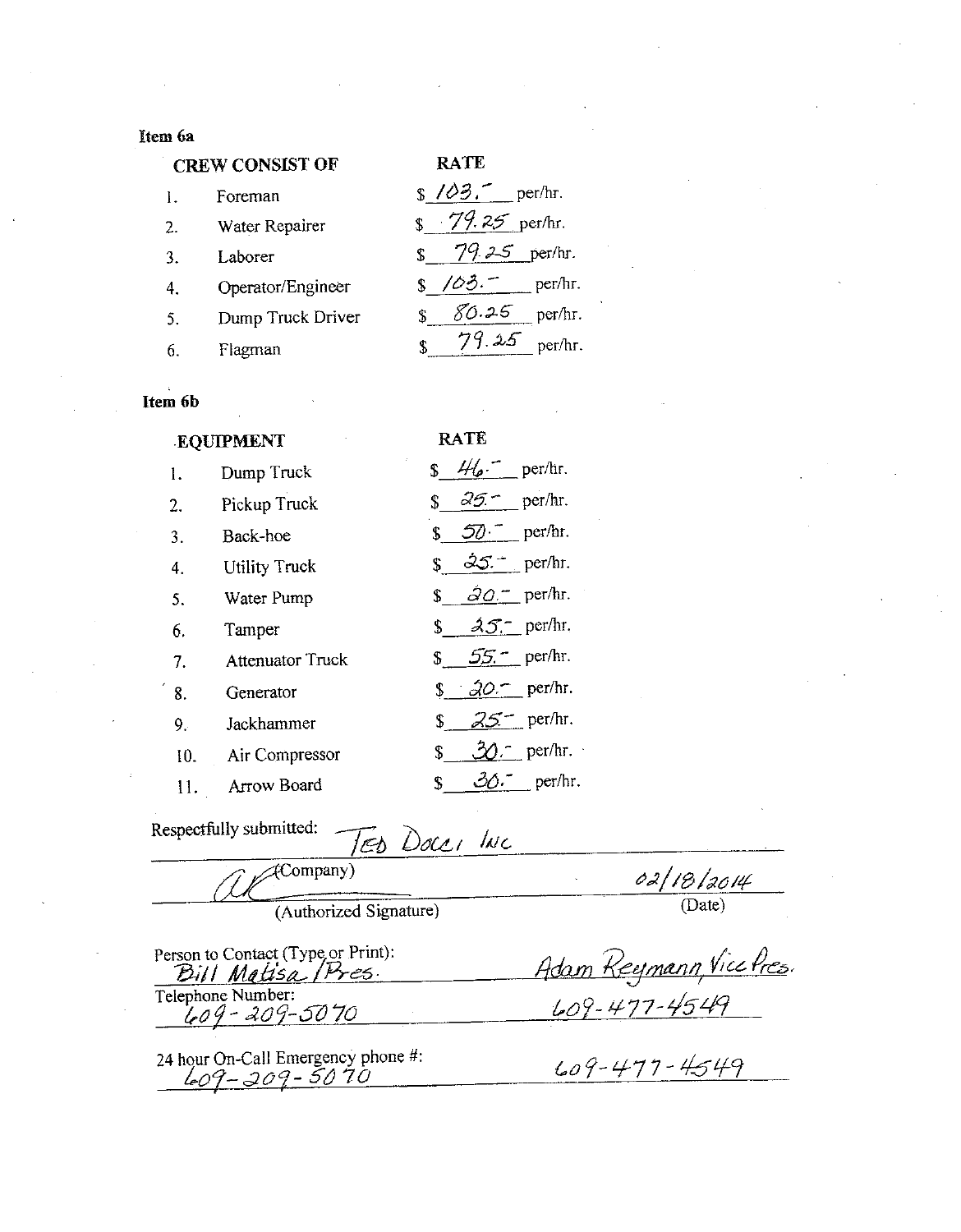### PROPOSAL TO THE **TRENTON WATER WORKS**

## **FY2014 ANNUAL SERVICES REPAIR, REPLACEMENT AND DISCONNECT** AT WATER MAIN CONTRACT DUE TO WATER LEAK

- FOR 3/4 INCH, 1-INCH, 1-1/2-INCH AND 2-INCH DIAMETER ITEM<sub>1</sub> SERVICE REPAIR AND REPLACEMENT COMPLETE INCLUDING EXCAVATION, SELECT BACKFILL AND TEMPORARY ROAD RESTORATION, LABOR, EQUIPMENTS (BACKFILL MATERIAL, SADDLES AND REPAIR MATERIALS PROVIDED BY TWW), SERVICE LENGTH UPTO 15 FEETS AND DEPTH OF THE HOLES UPTO 5 FEET. PRICE WILL BE PRORATED FOR MORE THAN 15 FEET SERVICE LENGTHS BASED ON LISTED ITEM PRICE BELOW
- Item 1a-1 For 3/4-Inch, 1-Inch, 1-1/2-Inch and 2-Inch Diameter Service Leak Repair Complete in Ewing Township Roads without corporation tapping.

Joseph Jingoli

20 Services @  $$5,500.00$  per Service  $$110,000.00$ Five Thousand Five Hundred Dollars and no Cents (Write Unit Price)

Item 1a-2 For 3/4-Inch, 1-Inch, 1-1/2-Inch and 2-Inch Diameter Service Leak Repair Complete in Ewing Township Roads with corporation tapping.

5 Services @  $\frac{1}{2}$  5,500.00 per Service  $$27,500.00$ Five Thousand Five Hundred Dollars and no Cents (Write Unit Price)

Item 1b-1 For 3/4-Inch, 1-Inch, 1-1/2-Inch and 2-Inch Diameter Service Leak Repair Complete in Hamilton Township Roads without corporation tapping.

20 Services  $(2)$  \$ 5,500.00 per Service

 $$110,000.00$ 

Five Thousand Five Hundred Dollars and no Cents (Write Unit Price)

Item 1b-2 For 3/4-Inch, 1-Inch, 1-1/2-Inch and 2-Inch Diameter Service Replacements Complete in Hamilton Township Roads with corporation tapping.

4 Services ( $\hat{\alpha}$ ) \$ 5,500.00 per Service

 $$22,000.00$ 

Five Thousand Five Hundred Dollars and no Cents (Write Unit Price)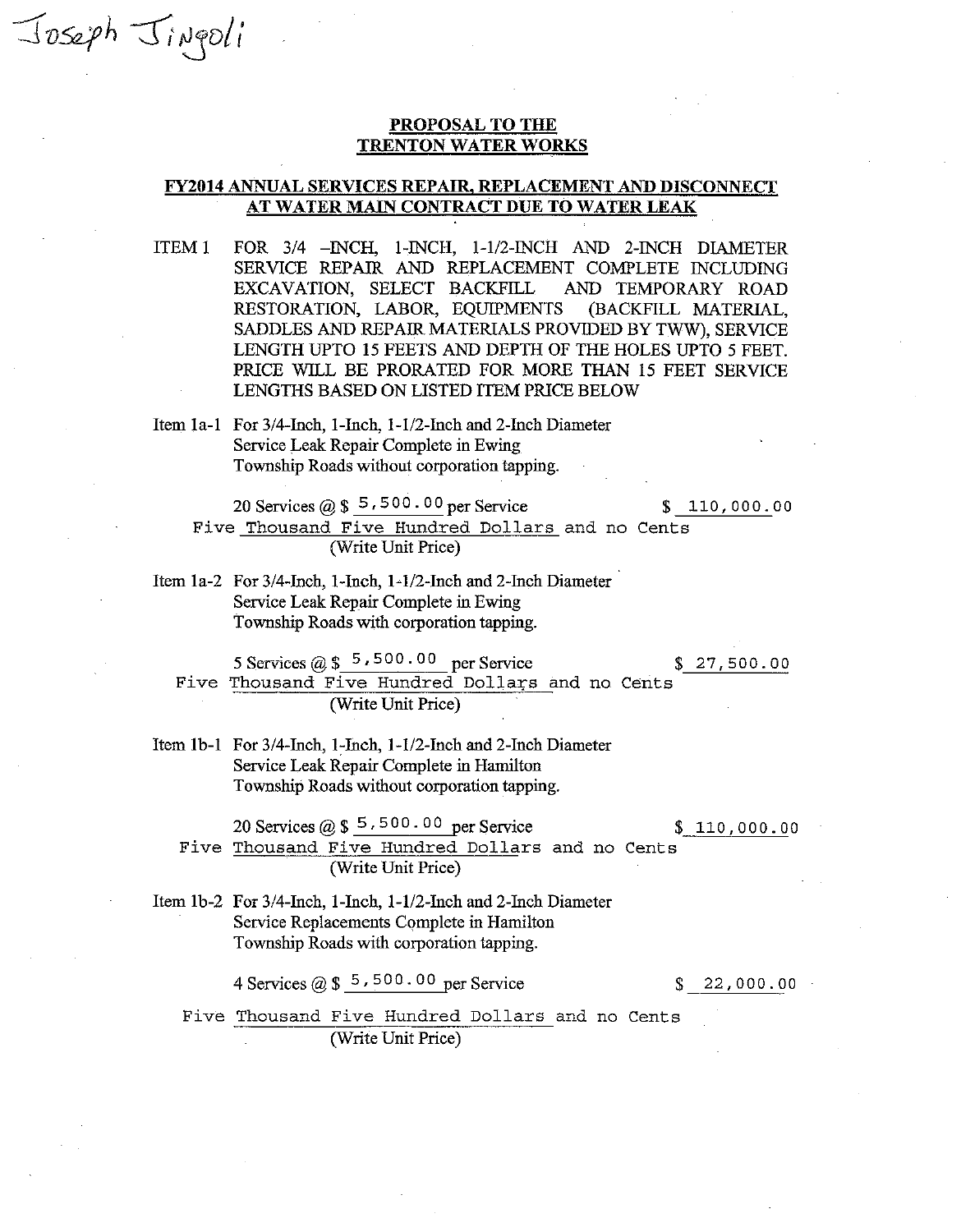Item 1c-1 For 3/4-Inch, 1-Inch, 1-1/2-Inch and 2-Inch Diameter Service Replacements Complete in Lawrence Township Roads without corporation tapping.

10 Services  $@ $5,500.00$  per Service Five Thousand Five Hundred Dollars and no Cents (Write Unit Price)

 $$55,000.00$ 

Item 1c-2 For 3/4-Inch, 1-Inch, 1-1/2-Inch and 2-Inch Diameter Service Replacements Complete in Lawrence Township Roads with corporation tapping.

3 Services  $(a)$  \$ 5,500.00 per Service  $$16,500.00$ Five Thousand Five Hundred Dollars and no Cents (Write Unit Price)

Item 1d-1 For 3/4-Inch, 1-Inch, 1-1/2-Inch and 2-Inch Diameter Service Replacements Complete in City of Trenton Concrete Sub-base Roads located without corporation tapping.

6 Services @  $\frac{5,500.00}{2}$  per Service  $$33,000.00$ Five Thousand Five Hundred Dollars and no Cents (Write Unit Price)

Item 1d-2 For 3/4-Inch, 1-Inch, 1-1/2-Inch and 2-Inch Diameter Service Replacements Complete in City of Trenton Concrete Sub-base Roads with corporation tapping.

3 Services  $(a)$  \$ 5,500.00 per Service 16,500.00 Five Thousand Five Hundred Dollars and no Cents (Write Unit Price)

Item 1e-1 For 3/4-Inch, 1-Inch, 1-1/2-Inch and 2-Inch Diameter

#### **Service Replacements Complete in City of Trenton**

Asphalt Sub-base Roads without corporation tapping.

15 Services  $(a)$  \$ 5,500.00 per Service.  $$82,500.00$ Five Thousand Five Hundred Dollars and no Cents (Write Unit Price)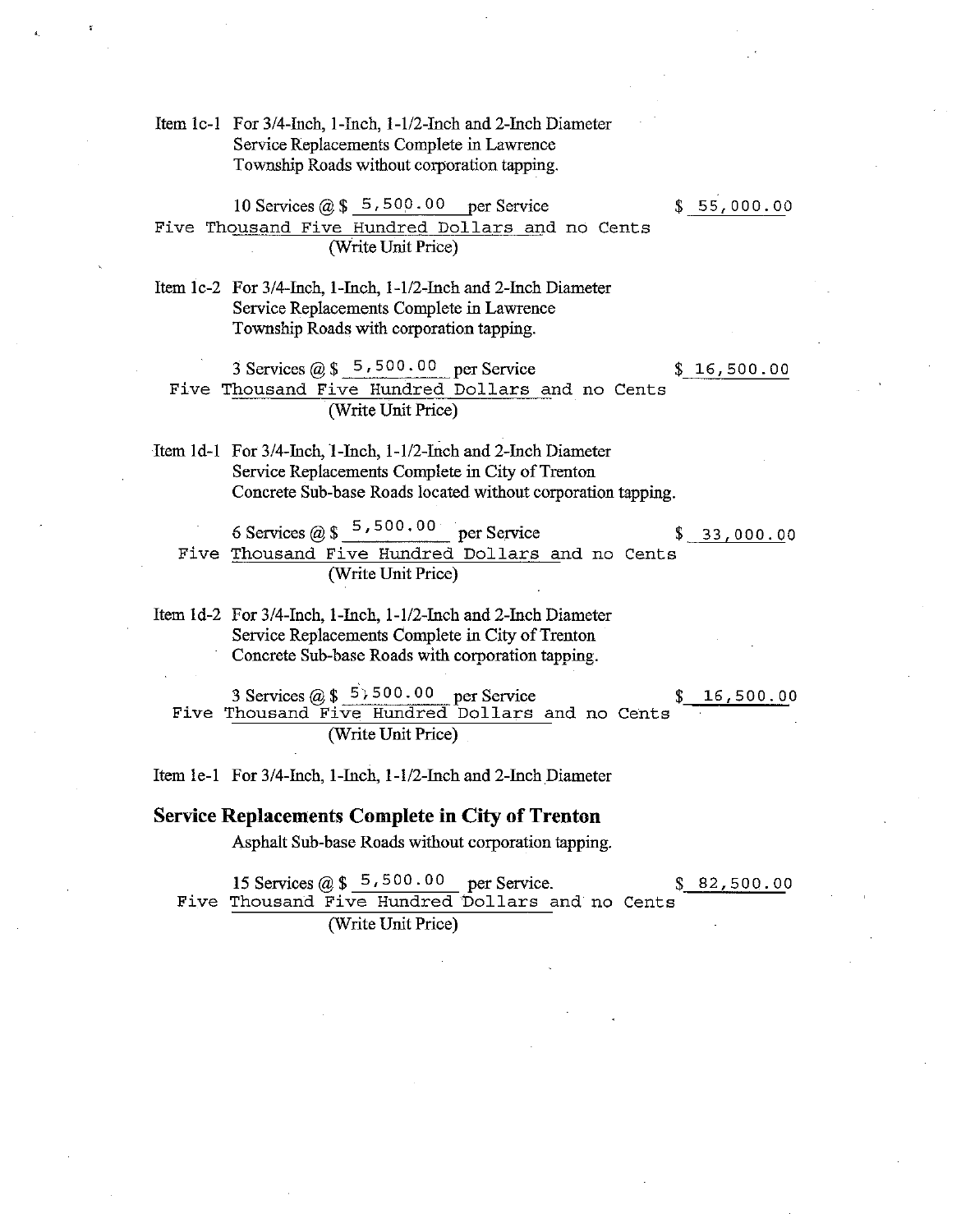Item 1e-2 For 3/4-Inch, 1-Inch, 1-1/2-Inch and 2-Inch Diameter Service Replacements Complete in City of Trenton Asphalt Sub-base Roads with corporation tapping.

3 Services  $(a)$  \$ 5,500.00 per Service.  $$16,500.00$ Five Thousand Five Hundred Dollars and no Cents (Write Unit Price)

Item 1f-1 For 3/4-Inch, 1-Inch, 1-1/2-Inch and 2-Inch Diameter Service Replacements Complete in Mercer County Roads located without corporation tapping.

 $$37,500.00$ 5 Services  $(2)$ , \$ 7, 500.00 per Service Seven Thousand Five Hundred Dollars and no Cents (Write Unit Price)

Item 1f-2 For 1-Inch, 1-1/2-Inch and 2-Inch Diameter Service Replacements Complete in Mercer County Roads located with corporation tapping.

1 Services.  $@ $ 7,500.00 \text{ per Service}$  $$7,500.00$ Seven Thousand Five Hundred Dollars and no Cents (Write Unit Price)

Item 1g-1 For 3/4-Inch, 1-Inch, 1-1/2-Inch and 2-Inch Diameter Service Replacements Complete in New Jersey State Highway Roads without corporation tapping.

 $$40,000.00$ 

4 Services  $(a)$  \$ 10,000.00 per Service Ten Thousand Dollars and no Cents (Write Unit Price)

Item 1g-2 For 3/4-Inch, 1-Inch, 1-1/2-Inch and 2-Inch Diameter Service Replacements Complete in New Jersey State Highway Roads with corporation tapping.

 $$10,000.00$ 

1 Services @  $$10,000.00$  per service Ten Thousand Dollars and no Cents (Write Unit Price)

Item 1h-1 For 3/4-Inch, 1-Inch, 1-1/2-Inch and 2-Inch Diameter Service Replacements Complete in Hopewell Township Roads without corporation tapping.

4 Services  $(2)$  \$ 5,500.00 per Service  $$22.000.00$ Five Thousand Five Hundred Dollars and no Cents (Write Unit Price)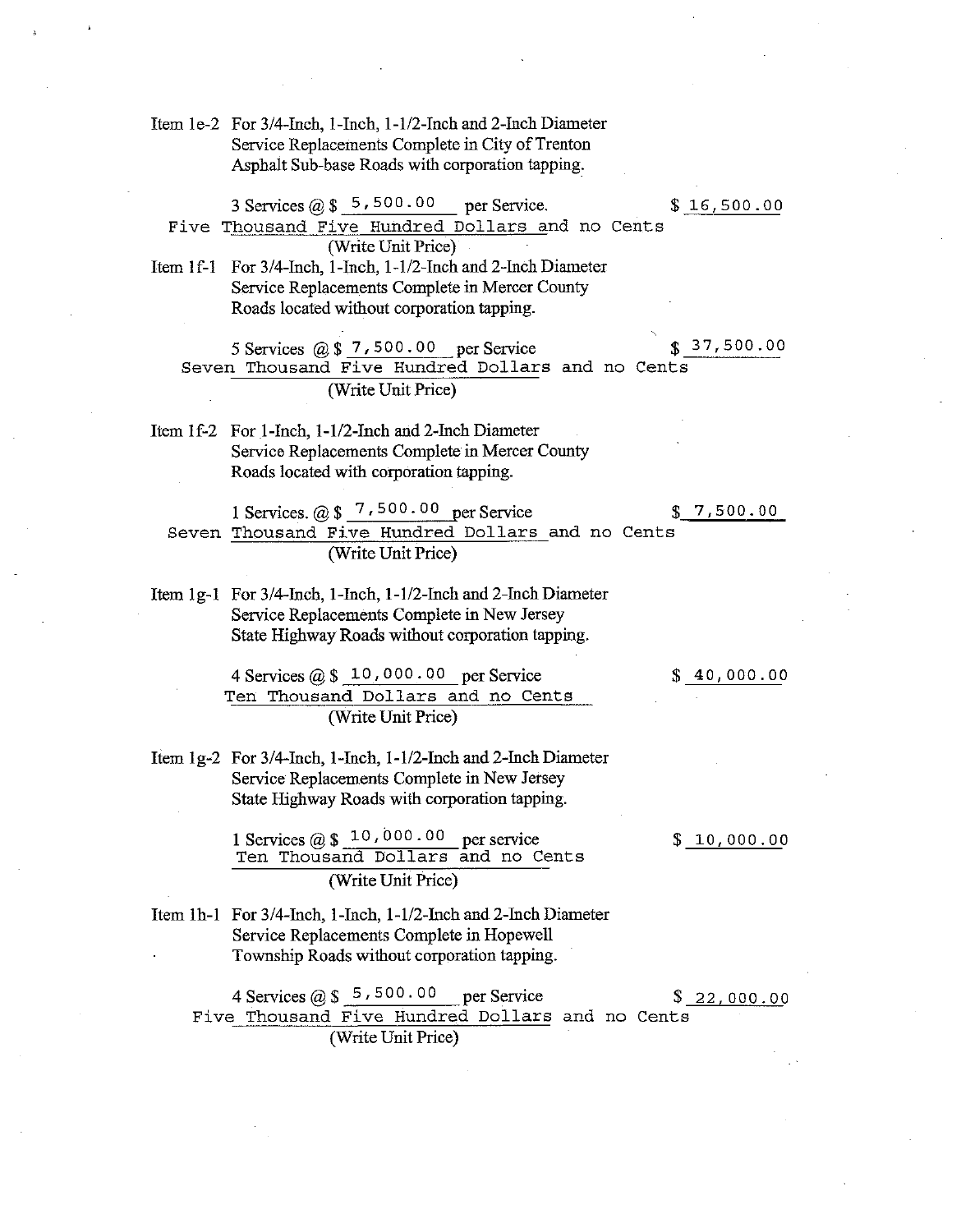Item 1h-2 For 3/4-Inch, 1-Inch, 1-1/2-Inch and 2-Inch Diameter Service Replacements Complete in Hopewell Township Roads with corporation tapping.

1 Services @  $\frac{1}{2}$  5,500.00 per Service  $$5,500.00$ Five Thousand Five Hundred Dollars and no Cents (Write Unit Price)

#### **ITEM2** FOR WATER SERVICE DISCONNECTS ALL SIZES COMPLETE

Item 2a For Service Disconnects Complete in **Ewing Township Roads** 

4 Units @  $\frac{1}{2}$  5,500.00 per service  $$22,000.00$ Five Thousand Five Hundred Dollars and no Cents (Write Unit Price)

Item 2b For Service Disconnects Complete in Hamilton Township Roads

4 Units @  $\frac{1}{8}$  5,500.00 per service  $$22,000.00$ Five Thousand Five Hundred Dollars and no Cents (Write Unit Price)

Item 2c For Service Disconnects Complete in Lawrence **Township Roads** 

3 Units  $\omega$  \$ 5,500.00 per service  $$16,500.00$ Five Thousand Five Hundred Dollars and no Cents (Write Unit Price)

Item 2d For Service Disconnects Complete in City of Trenton Concrete Sub-base Roads

4 Units  $@$55500.00 per service$  $$22,000.00$ Five Thousand Five Hundred Dollars and no Cents (Write Unit Price)

For Service Disconnects Complete in City Item 2e of Trenton Asphalt Sub-base Roads

> 4 Units  $\omega$  \$ 5,500.00 per service  $$22,000.00$ Five Thousand Five Hundred Dollars and no Cents (Write Unit Price)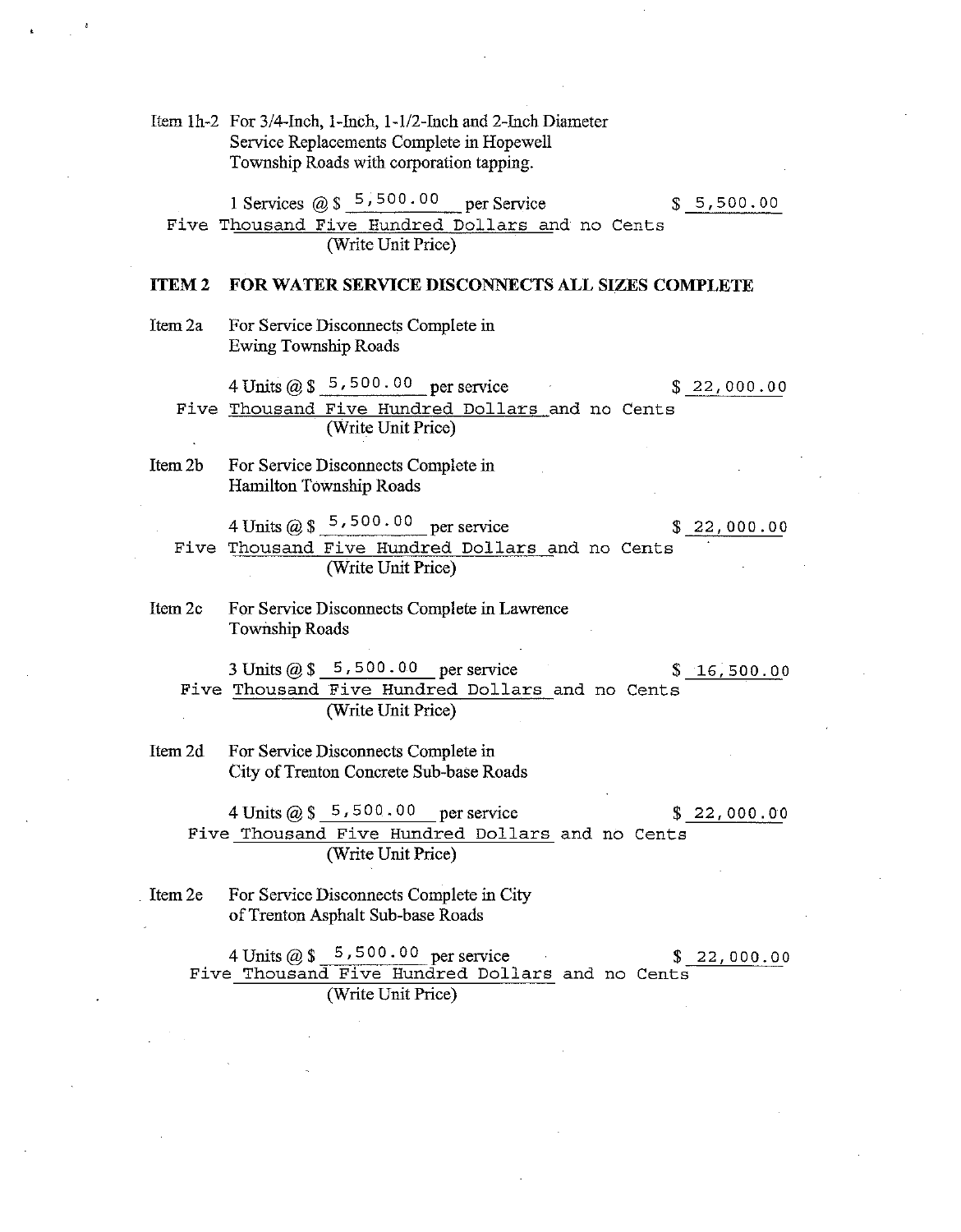For Service Disconnects Complete in City Item 2f of Trenton 4 inch x 8 inch x 3-1/2 inch Vitrified Brick and Concrete Sub-base Roads

2 Units  $(0, 1, 5, 500, 00)$  $$11,000.00$ per service Five Thousand Five Hundred Dollars and no Cents

(Write Unit Price)

Item 2g For Service Disconnects Complete in Mercer **County Roads** 

2 Units  $@$  \$  $@$  7,500.00 per service  $@$  Seven Thousand Five Hundred Dollars and no Cents  $$15,000.00$ (Write Unit Price)

Item 2h For Service Disconnects Complete in New Jersey **State Highway Roads** 

> 2 Units @ \$ 10,000.00 per service Ten Thousand Dollars and no Cents (Write Unit Price)

 $$20,000.00$ 

Item 2i For Service Disconnects Complete in Hopewell Township Roads

2 Units  $@$5,500.00$ per service  $$11,000.00$ Five Thousand Five Hundred Dollars and no Cents (Write Unit Price)

#### **ITEM 3 TEST HOLES**

Item 3 **Test Holes** 

> 10 Units  $@$3,500.00 per hole$  $$35,000.00$ Three Thousand Five Hundred Dollars and no Cents (Write Unit Price)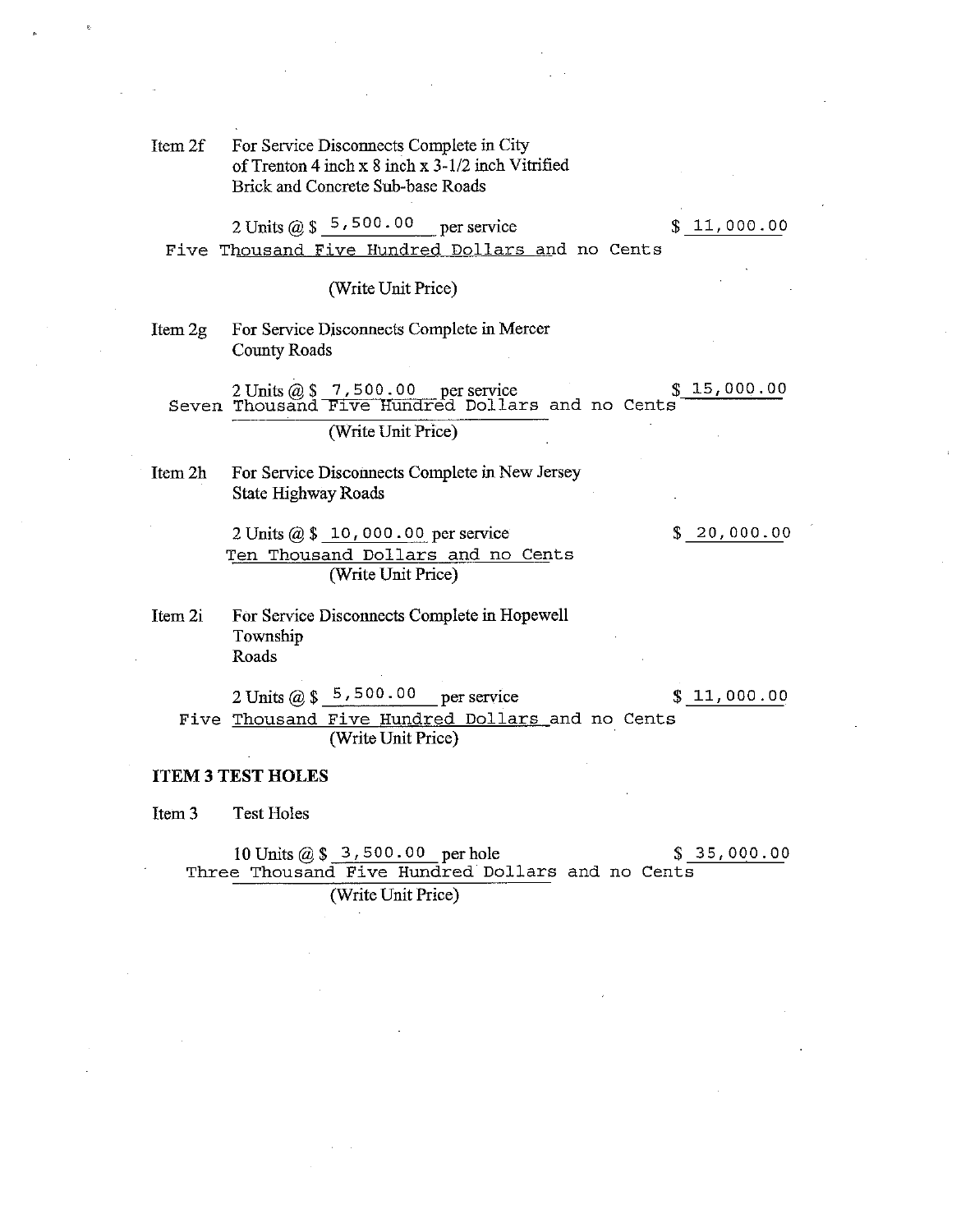## **ITEM 4 SHORING AND DIGGING**

Installing shoring including digging Item 4a for soil base ground in city, all townships, county and state roads for holes more than 5 feet deep

 $$1,000.00$ 

1,500.00

10 Unit  $\omega$  \$ 100.00 per Cubic feet One Hundred Dollars and no Cents (Write Unit Price)

Item 4b Installing shoring including digging for stone base ground in city, all townships, county and state roads for holes more than 5 feet deep

> 10 Unit  $(a)$  \$ 150.00 per Cubic feet One Hundred Fifty Dollars and no Cents (Write Unit Price)

#### **ITEM 5 STEEL PLATES**

Item 5 Steel plates to cover the unfinished holes will be paid per Square foot of steel area for all townships, county and State roads holes.

 $$100.00$ 

per Square ft/Hour 10 Unit  $@$$  10.00 Ten Dollars and no Cents

(Write Unit Price)

## **TOTAL BASE BID** (Items 1 through 5, Inclusive)

 $$811,100.00$ 

PROVIDE HOURLY LABOR RATE AND EQUIPMENT COSTS. THESE ITEM<sub>6</sub> PRICES WILL BE USED IN CASE OF TIME LOST DUE TO CIRCUMSTANCES. **UNFORSEEN TRAFFIC CONTROLS AND** DIGGING AND SHORING HOLES MOR THAN 5 FET DEEP.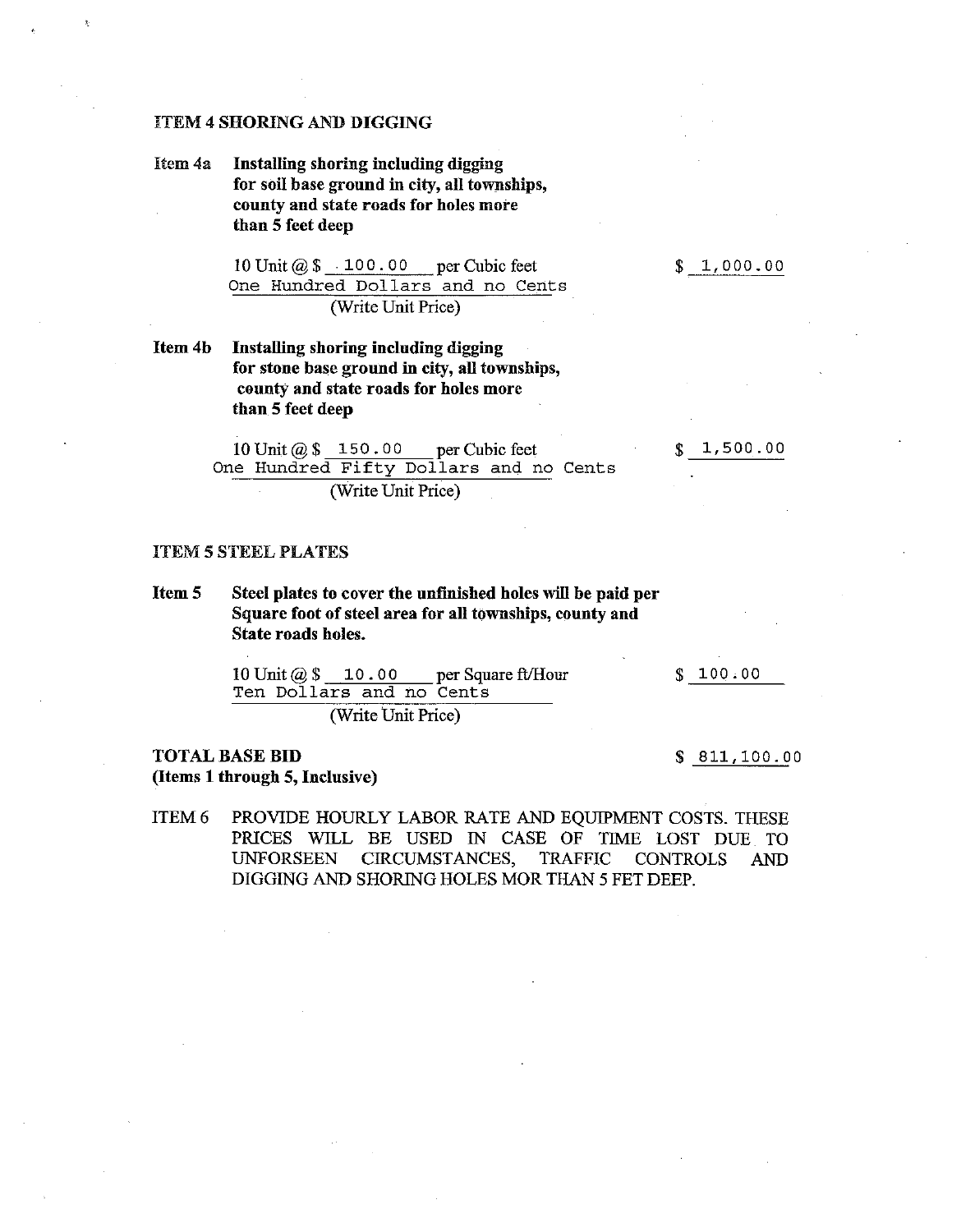## Item 6a

| <b>CREW CONSIST OF</b> |                   |    | <b>RATE</b> |         |
|------------------------|-------------------|----|-------------|---------|
| $\mathbf{I}$ .         | Foreman           | S. | 105.00      | per/hr. |
| 2.                     | Water Repairer    |    | 95.00       | per/hr. |
| 3.                     | Laborer           | S. | 90.00       | per/hr. |
| 4.                     | Operator/Engineer | S. | 110.00      | per/hr. |
| 5.                     | Dump Truck Driver | \$ | 90.00       | per/hr. |
| 6.                     | Flagman           |    | 90.00       | per/hr. |

## Item 6b

|     | <b>EQUIPMENT</b>        | <b>RATE</b>       |
|-----|-------------------------|-------------------|
| 1.  | Dump Truck              | \$ 23.65 per/hr.  |
| 2:  | Pickup Truck            | \$ 11.00 per/hr.  |
| 3.  | Back-hoe                | \$55.00 per/hr.   |
| 4.  | <b>Utility Truck</b>    | \$31.90 per/hr.   |
| 5.  | Water Pump              | \$9.50 per/hr.    |
| 6.  | Tamper                  | \$ 9.00 per/hr.   |
| 7.  | <b>Attenuator Truck</b> | \$225.00 per/hr.  |
| 8.  | Generator               | $$9.50$ per/hr.   |
| 9.  | Jackhammer              | $$5.00$ per/hr.   |
| 10. | Air Compressor          | \$ 18.50 per/hr.  |
| 11. | Arrow Board             | $$ 25.00$ per/hr. |

τ.

Respectfully submitted:<br>Joseph Jingoli & Son

| mpan-                                                                             | 2/25/14 |
|-----------------------------------------------------------------------------------|---------|
| (Authorized Signature)<br>Person to Contact (Type or Print):<br>Patrick S. Reager | (Date)  |
| Telephone Number:                                                                 |         |

 $(609) 896 - 3111$ 

 $\overline{a}$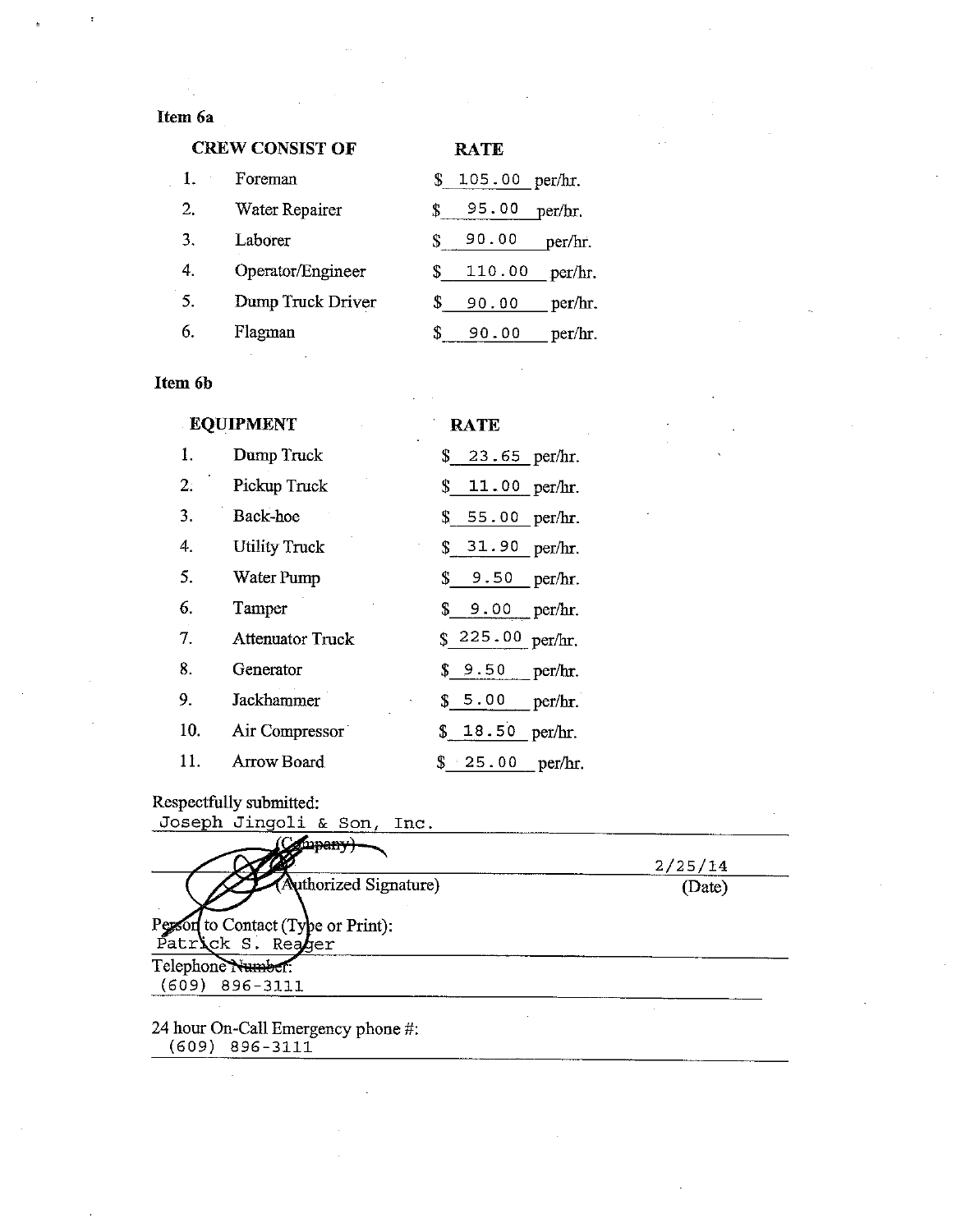## PROPOSAL TO THE **TRENTON WATER WORKS**

## FY2014 ANNUAL SERVICES REPAIR, REPLACEMENT AND DISCONNECT AT WATER MAIN CONTRACT DUE TO WATER LEAK

- FOR 3/4 -INCH, 1-INCH, 1-1/2-INCH AND 2-INCH DIAMETER ITEM 1 SERVICE REPAIR AND REPLACEMENT COMPLETE INCLUDING EXCAVATION, SELECT BACKFILL AND TEMPORARY ROAD RESTORATION, LABOR, EQUIPMENTS (BACKFILL MATERIAL, SADDLES AND REPAIR MATERIALS PROVIDED BY TWW), SERVICE LENGTH UPTO 15 FEETS AND DEPTH OF THE HOLES UPTO 5 FEET. PRICE WILL BE PRORATED FOR MORE THAN 15 FEET SERVICE LENGTHS BASED ON LISTED ITEM PRICE BELOW
- Item 1a-1 For 3/4-Inch, 1-Inch, 1-1/2-Inch and 2-Inch Diameter Service Leak Repair Complete in Ewing Township Roads without corporation tapping.

MONta Na

20 Services @ \$7,500, per Service  $$50,000$ Seventhanacinal five hundred dollars

Item 1a-2 For 3/4-Inch, 1-Inch, 1-1/2-Inch and 2-Inch Diameter Service Leak Repair Complete in Ewing Township Roads with corporation tapping.

> 5 Services @ \$7.500. per Service  $$37.500.$ Seventhanand fre hurdred dollars (Write Unit Price)

Item 1b-1 For 3/4-Inch, 1-Inch, 1-1/2-Inch and 2-Inch Diameter Service Leak Repair Complete in Hamilton Township Roads without corporation tapping.

> 20 Services  $@S7$ ,  $500$ . per Service  $$150,000.$ Seven thensand frehendred dollars (Write Unit Price)

Item 1b-2 For 3/4-Inch, 1-Inch, 1-1/2-Inch and 2-Inch Diameter Service Replacements Complete in Hamilton Township Roads with corporation tapping.

4 Services  $@$$   $\sqrt{$ ,  $500$ . per Service \$ 30.000. <u>Seven thansand</u> fre hundred dollars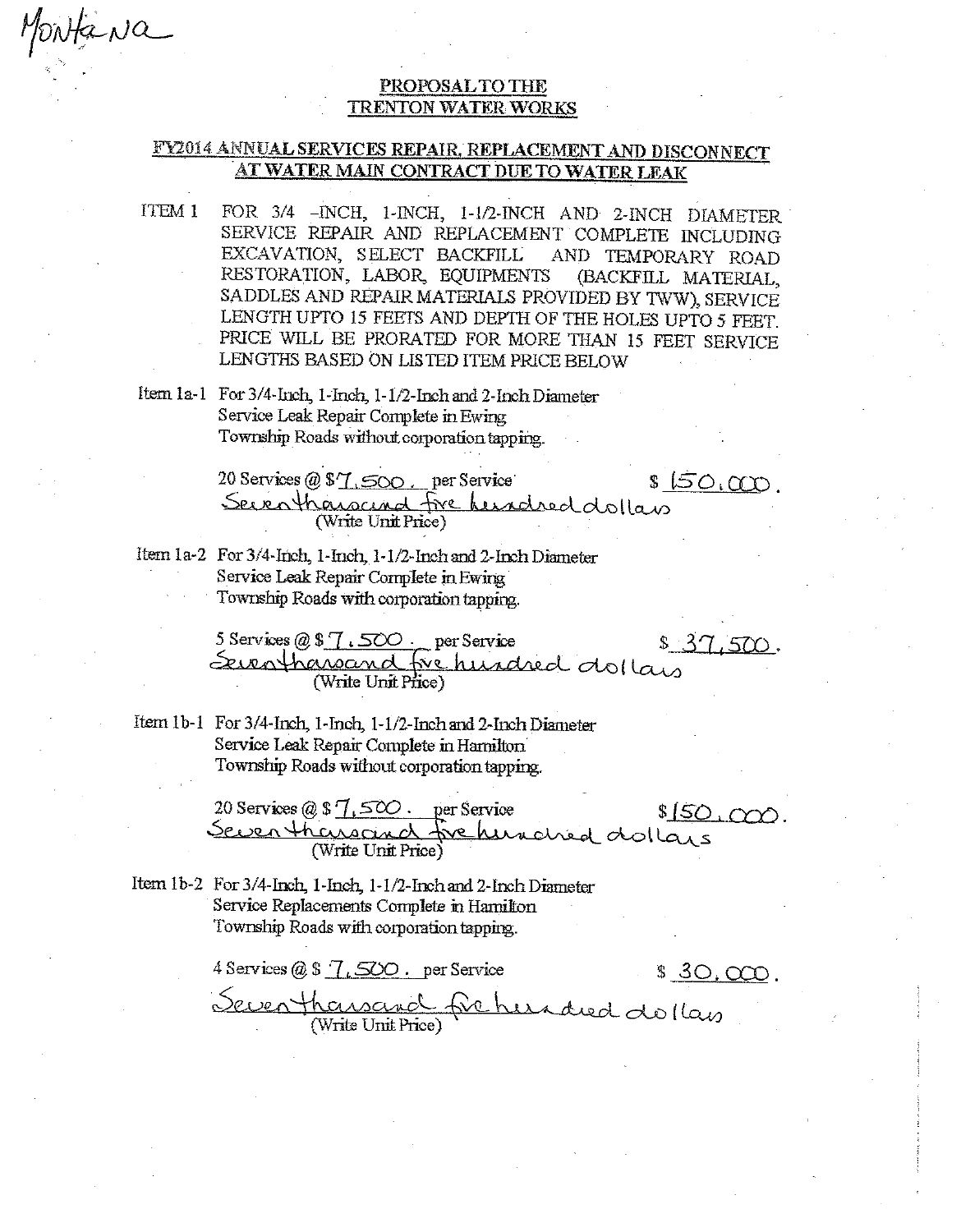Item 1c-1 For 3/4-Inch, 1-Inch, 1-1/2-Inch and 2-Inch Diameter Service Replacements Complete in Lawrence Township Roads without corporation tapping.

10 Services @ \$ 7,500. per Service \$ 75,000<br>Seven thems and five heirdred dollars

Item 1c-2 For 3/4-Inch, 1-Inch, 1-1/2-Inch and 2-Inch Diameter Service Replacements Complete in Lawrence Township Roads with corporation tapping.

> 3 Services @ \$ 7,500 per Service  $$22.500.$ Seven thousand fre hundred dollars

Item 1d-1 For 3/4-Inch, 1-Inch, 1-1/2-Inch and 2-Inch Diameter Service Replacements Complete in City of Trenton Concrete Sub-base Roads located without corporation tapping.

> $$45,000.$ 6 Services @ \$ 7.500 per Service Seven thansand fre hundred dollain (Write Unit Price)

Item 1d-2 For 3/4-Inch, 1-Inch, 1-1/2-Inch and 2-Inch Diameter Service Replacements Complete in City of Trenton Concrete Sub-base Roads with corporation tapping.

> 22500 per Service 3 Services  $@S \overline{1.500}$ . Seven thousand five hundred dollars (Write Unit Price)

Item 1e-1 For 3/4-Inch, 1-Inch, 1-1/2-Inch and 2-Inch Diameter

**Service Replacements Complete in City of Trenton** 

Asphalt Sub-base Roads without corporation tapping.

15 Services @ \$  $\frac{7}{1}$ , 500 · per Service.  $s12.500$ Seven thansand five hundred dollars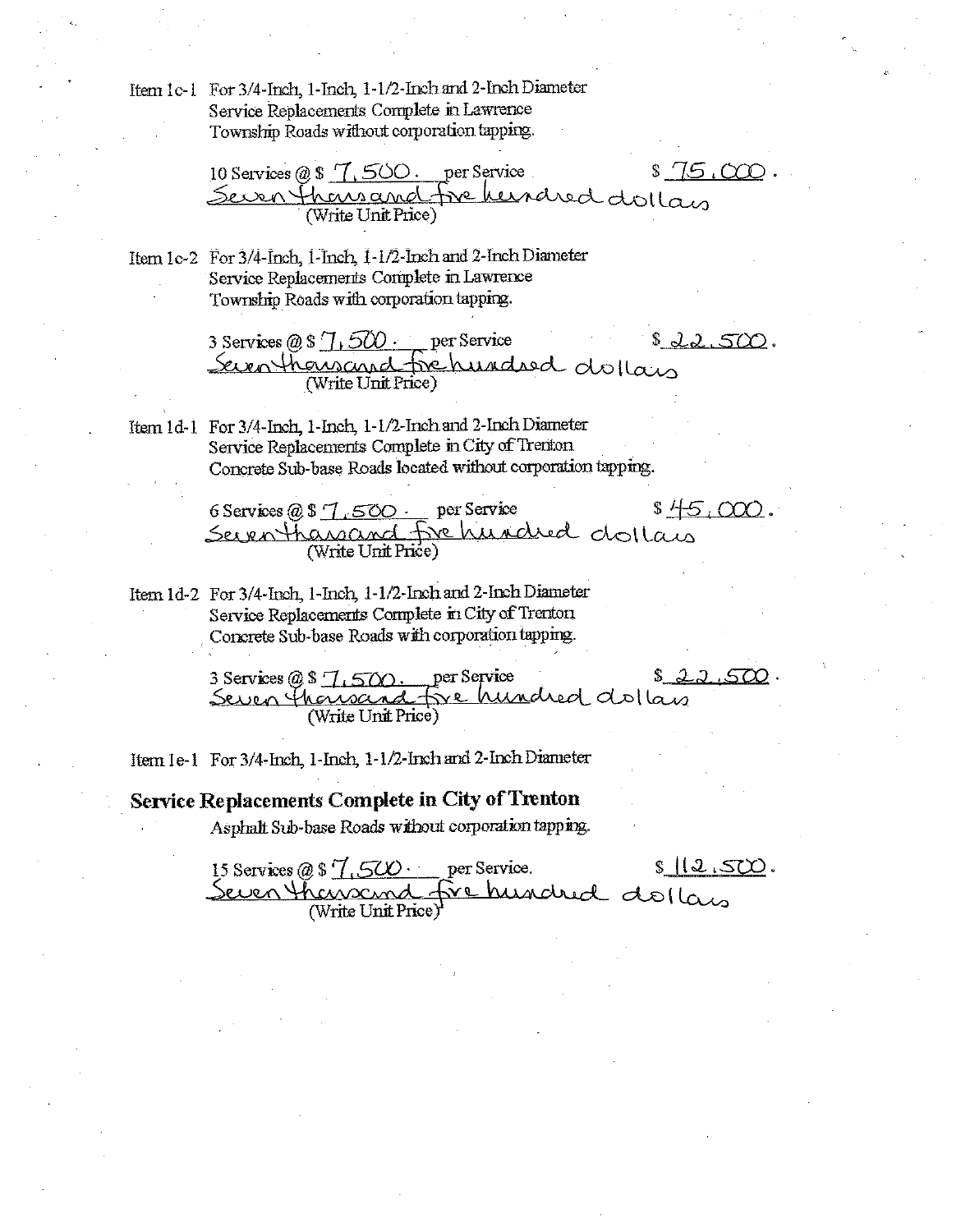Item 1e-2 For 3/4-Inch, 1-Inch, 1-1/2-Inch and 2-Inch Diameter Service Replacements Complete in City of Trenton Asphalt Sub-base Roads with corporation tapping.

> 3 Services @ \$  $7.500$  per Service.  $$22.500.$ Seven themsend fre hundred dollars (Write Unit Price)

Item If I For 3/4-Inch, I-Inch, 1-1/2-Inch and 2-Inch Diameter Service Replacements Complete in Mercer County Roads located without corporation tapping.

> 5 Services @ \$  $\sqrt{1.500}$ . per Service  $$37,500.$ Surnthousand fre hundred dollars (Write Unit Price)

Item 1f-2 For 1-Inch 1-1/2-Inch and 2-Inch Diameter Service Replacements Complete in Mercer County Roads located with corporation tapping.

> 1 Services.  $@$7.500.$  per Service  $$7.500$ Seven thousand fire hundred dollars (Write Unit Price)

Item 1g-1 For 3/4-Inch, 1-Inch, 1-1/2-Inch and 2-Inch Diameter Service Replacements Complete in New Jersey State Highway Roads without corporation tapping.

> 4 Services  $@S$  7, 500 per Service  $$30,000.$ Seven thansand five fu redred dollars (Write Unit Price)

Item 1g-2 For 3/4-Inch, 1-Inch, 1-1/2-Inch and 2-Inch Diameter Service Replacements Complete in New Jersey State Highway Roads with corporation tapping.

> 1 Services  $@$$  7, 500  $\cdot$  per service  $$1,500.$ Seven thousand fre hundred dollars (Write Unit Price)

Item 1h-1 For 3/4-Inch, 1-Inch, 1-1/2-Inch and 2-Inch Diameter Service Replacements Complete in Hopewell Township Roads without corporation tapping.

4 Services  $(0, 8, 7, 500)$ . per Service  $$30,000.$ Frehundred dollars Seven themand (Write Unit Price)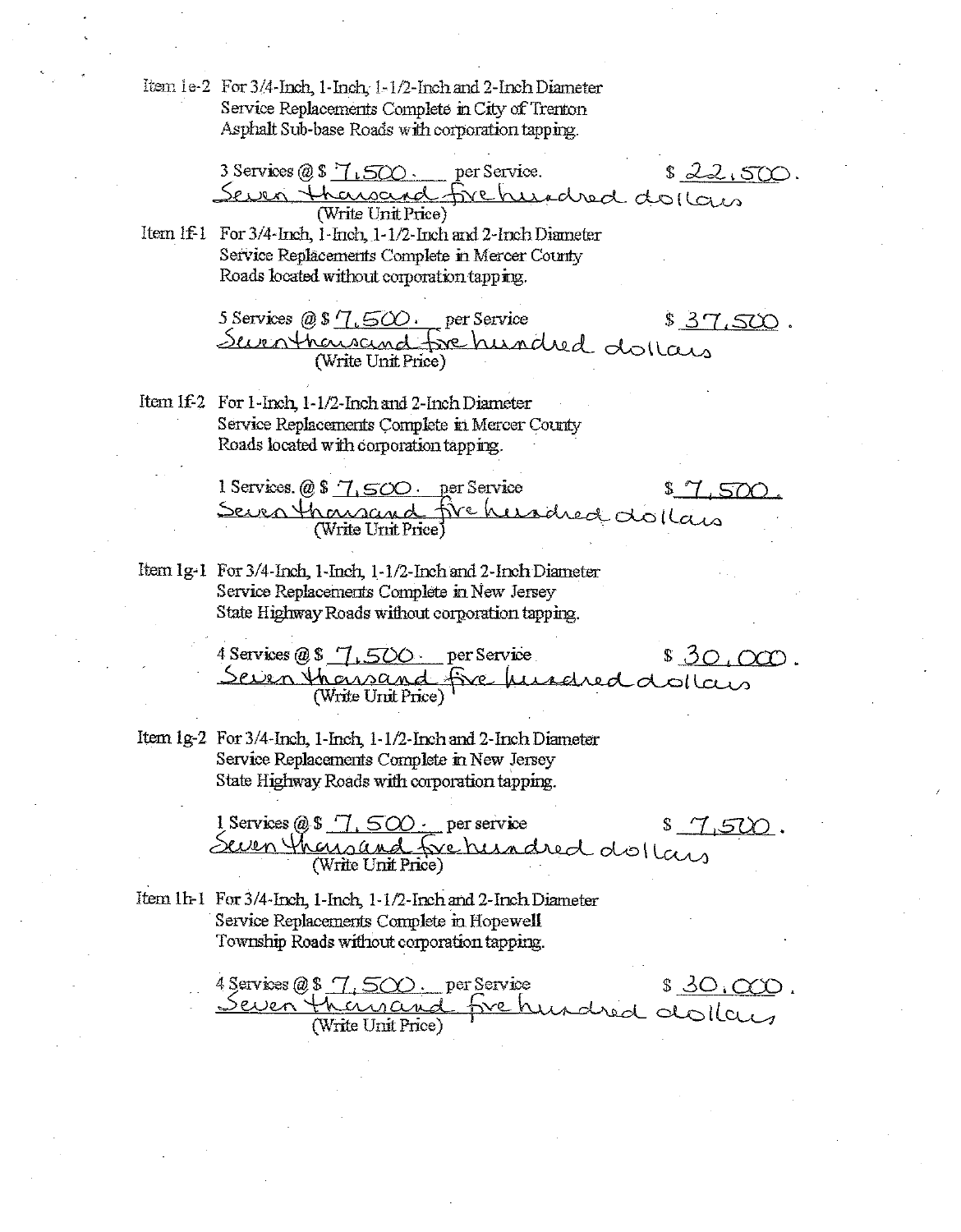Item 1h-2 For 3/4-Inch, 1-Inch, 1-1/2-Inch and 2-Inch Diameter Service Replacements Complete in Hopewell Township Roads with corporation tapping.

1 Services @ \$ 7,500. per Service  $$7.500.$ Seven than and fre fundred dollars

#### FOR WATER SERVICE DISCONNECTS ALL SIZES COMPLETE **TTEM2**

For Service Disconnects Complete in Item 2a Ewing Township Roads

 $$26.000.$ 4 Units @ \$ (e, 500 · per service Six thousand fre hundred dollars (Write Unit Price)

For Service Discornects Complete in Item 2b Hamilton Township Roads

> 4 Units  $@ 8 \_ 0 \_ 500$  per service  $$J(e,000.$ Six Chancened Frehendred dollars (Write Unit Price)

ftem 2c

For Service Disconnects Complete in Lawrence Township Roads

 $19.500.$ <br>S<del>18,500</del> pm

3 Units @ \$  $\left(0.500 \right)$  per service Six thousand five hundred dollars (Write Unit Price)

Item 2d

For Service Disconnects Complete in City of Trenton Concrete Sub-base Roads

4 Units @ \$  $\sqrt{6.500}$ . per service \$  $2\sqrt{6.000}$ . Six thousand fre hundred dollars (Write Unit Price)

For Service Discornects Complete in City Item 2e of Trenton Asphalt Sub-base Roads

> $s\underline{\partial}\mathcal{L}_{\epsilon_1}\alpha\alpha\mathcal{L}$ . 4 Units @ \$  $\ell_{\rho}$ , 500 · per service Six thancend five hundred dollars (Write Unit Price)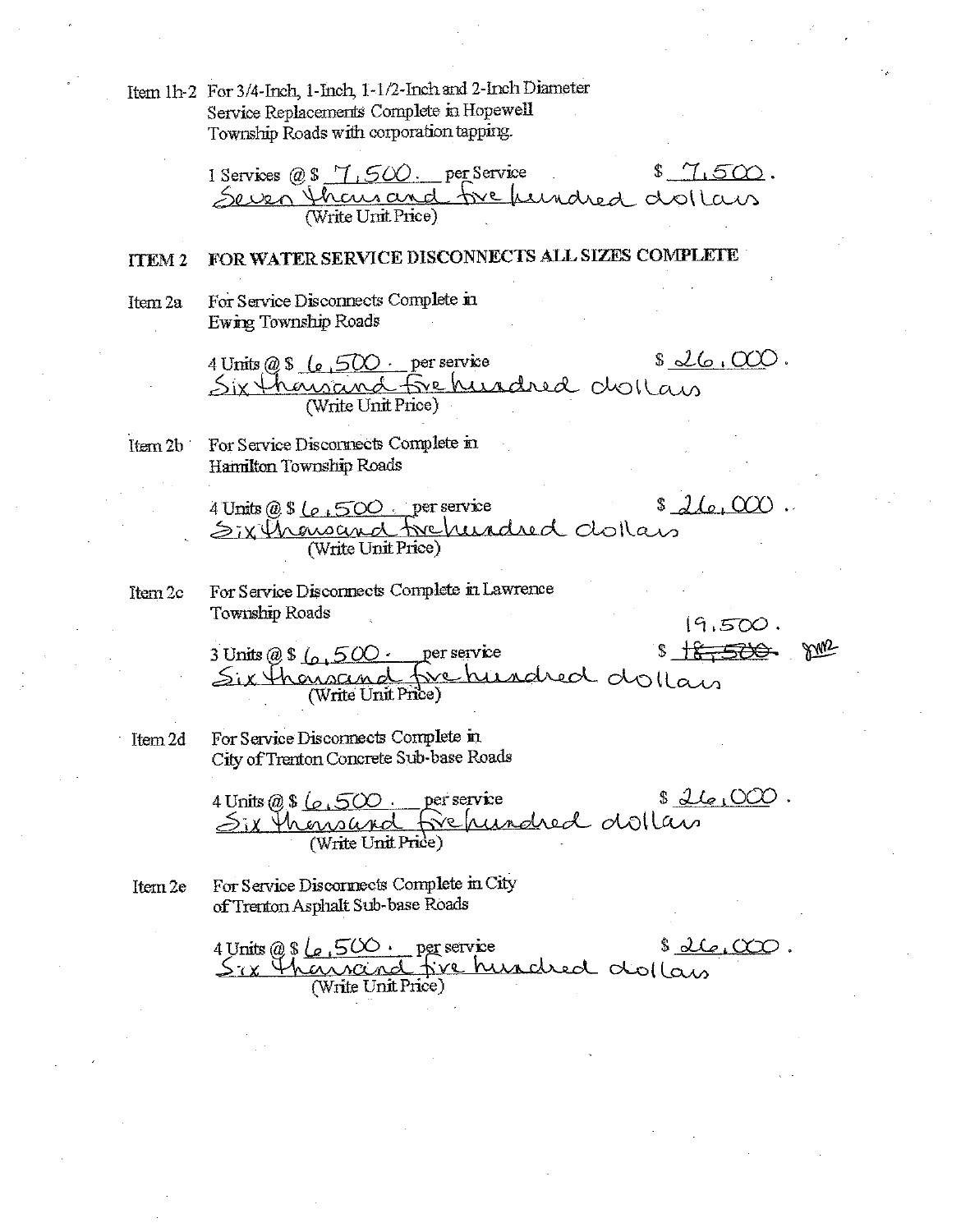For Service Disconnects Complete in City Item 2f of Trenton 4 inch x 8 inch x 3-1/2 inch Vitrified **Brick and Concrete Sub-base Roads** 

 $2 \text{ Units} \oslash 3 \text{ } 7.5 \text{ CO}$  per service  $$15,000.$ Seven Thansand frehundred dollars

#### (Write Unit Price)

Item 2g

For Service Disconnects Complete in Mercer County Roads

2 Units @ \$  $\bigotimes$ ,  $500$  per service  $\infty$ . twe hundred dollars Eight thanand (Write Unit Price)

 $$20,000.$ 

Item 2h For Service Disconnects Complete in New Jersey State Highway Roads

> 2 Units  $@$$   $|O$ ,  $CCD$ . per service En thousand dollars

For Service Disconnects Complete in Hopewell Item 2i Township Roads

 $$13.000.$ 2 Units @  $\$\<$  500 per service firehundred dollars Six thaw (Write Unit Price)

## **TTEM 3 TEST HOLES**

Item 3 Test Holes

10 Units @  $\frac{1}{2}$   $\sqrt{500}$  per hole  $$25,000.$ d frehundred dollars Two thorsain (Write Unit Price)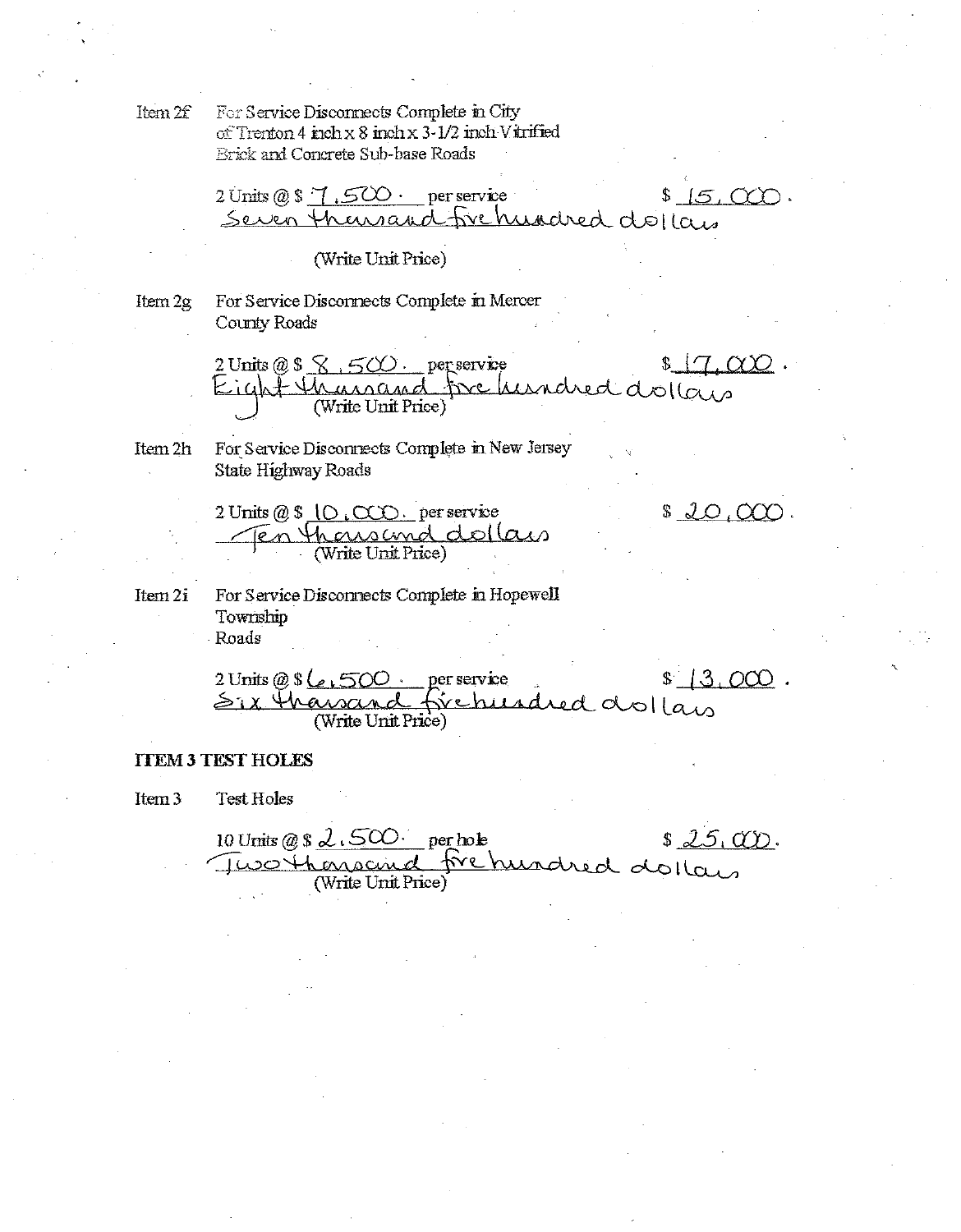## **ITEM 4 SHORING AND DIGGING**

Installing shoring including digging Item 4a for soil base ground in city, all townships, county and state roads for holes more than 5 feet deep

 $$50,000$ 

\$50.000

10 Unit @ \$  $\leq$  (CCC) per Cubic feet Fre thousund dollars (Write Unit Price)

Installing shoring including digging Item 4b for stone base ground in city, all townships, county and state roads for holes more than 5 feet deep

10 Unit @  $\frac{10}{5}$ ,  $\frac{000}{00}$ . per Cubic feet Freihenrand dollars (Write Unit Price).

## **TTEM 5 STEEL PLATES**

Steel plates to cover the unfinished holes will be paid per Item<sub>5</sub> Square foot of steel area for all townships, county and State roads holes.

10 Unit @ \$ 1, 000 . per Square ft/Hour Ore thousand dollars (Write Unit Price)

## **TOTAL BASE BID** (Items 1 through 5, Inclusive)

 $$1,002,326$ 

 $10,000$  .

PROVIDE HOURLY LABOR RATE AND EQUIPMENT COSTS. THESE ITEM 6 PRICES WILL BE USED IN CASE OF TIME LOST DUE TO CIRCUMSTANCES, **TRAFFIC CONTROLS AND UNFORSEEN** DIGGING AND SHORING HOLES MOR THAN 5 FET DEEP.